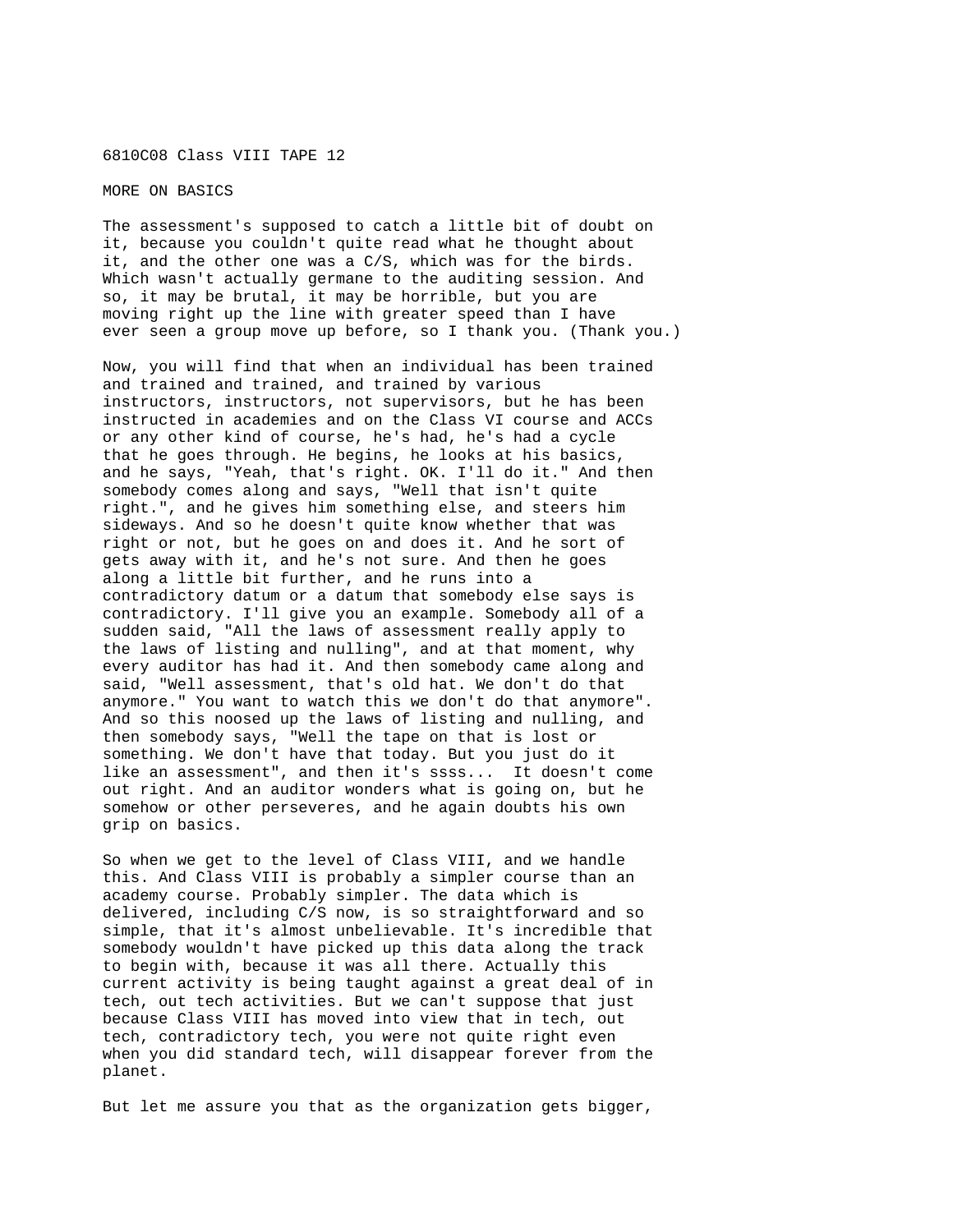and it does consistently and continuously, that you will get more and more areas, and the very multiplicity of it, the numbers of areas which exist, give you that many more opportunities for things to go wrong.

And I have noticed consistently, consistently that we seem to run the same time track - The same things happen. An org starts up in Keokuk. And there is a town called Keokuk. I hope some day there is an org there, and if there is, why I'm sorry, because it simply up to date has been used as a hypothetical area. An imaginary area. Anyway, this org starts up in Keokuk, and it's going to probably go through the same convulsions of the Dianetic Foundation, go through the same errors of the fifties, go through the same difficulties of the sixties, probably get in fire fights with the local council, you know this. It'll have, undoubtedly, a somewhat similar time track to the subject as a whole. Except it will have it in a small bit. You'll get somebody, an auditor went to Keokuk and started up something. Audited quite a few pcs, and moved out and left them flat on their faces, never finished up. A tour got to Keokuk and it picked up the cases that were there, but it generated some more interest, and then some more PCs were audited, and some of those fell on their faces, but there was no org there to really take care of it. Finally somebody puts a franchise center into the area, it goes squirrely, somebody comes in and begins to give colonics at the same time their giving intensives, and it folds up. And then finally, why, a good, steady franchise man gets in there, it builds up to an organizational status, it begins to hold on, it starts taking responsibility for the cases in the area. But this is this planet.

And this is the planet Teegeack. And this planet had a very sorry history. And to get anything started at all on the planet is quite miraculous. Quite miraculous. It's a great tribute to the tenacity and stick-to-ivity and carry forwardness of Scientologists that's it's going forward.

And it is, right now. There's some little, tiny pipsqueak two bit town right at this moment that is trying to pass a local ordinance or something against Scientology, saying it is so evil, it is causing fantastic quantities of distress, and the birds who are trying to pass the law, of course kill four or five patients a week in the local sanitarium, by various methods of butchery. And nobody pays any attention to that. So the planet gives you many contradictions. It's an incredible, it's an incredible scene, where you find the cowboy in the black hat is in charge, and where the bishop has nothing but choir boys in mind, and he is looked up to as a pillar of the community. And they wonder why they seem to be eaten all the time by termites. They're certainly carving into that pillar. But he is his own termite man. And these things happen. You see, we wouldn't be at work at all if the planet were in perfect condition.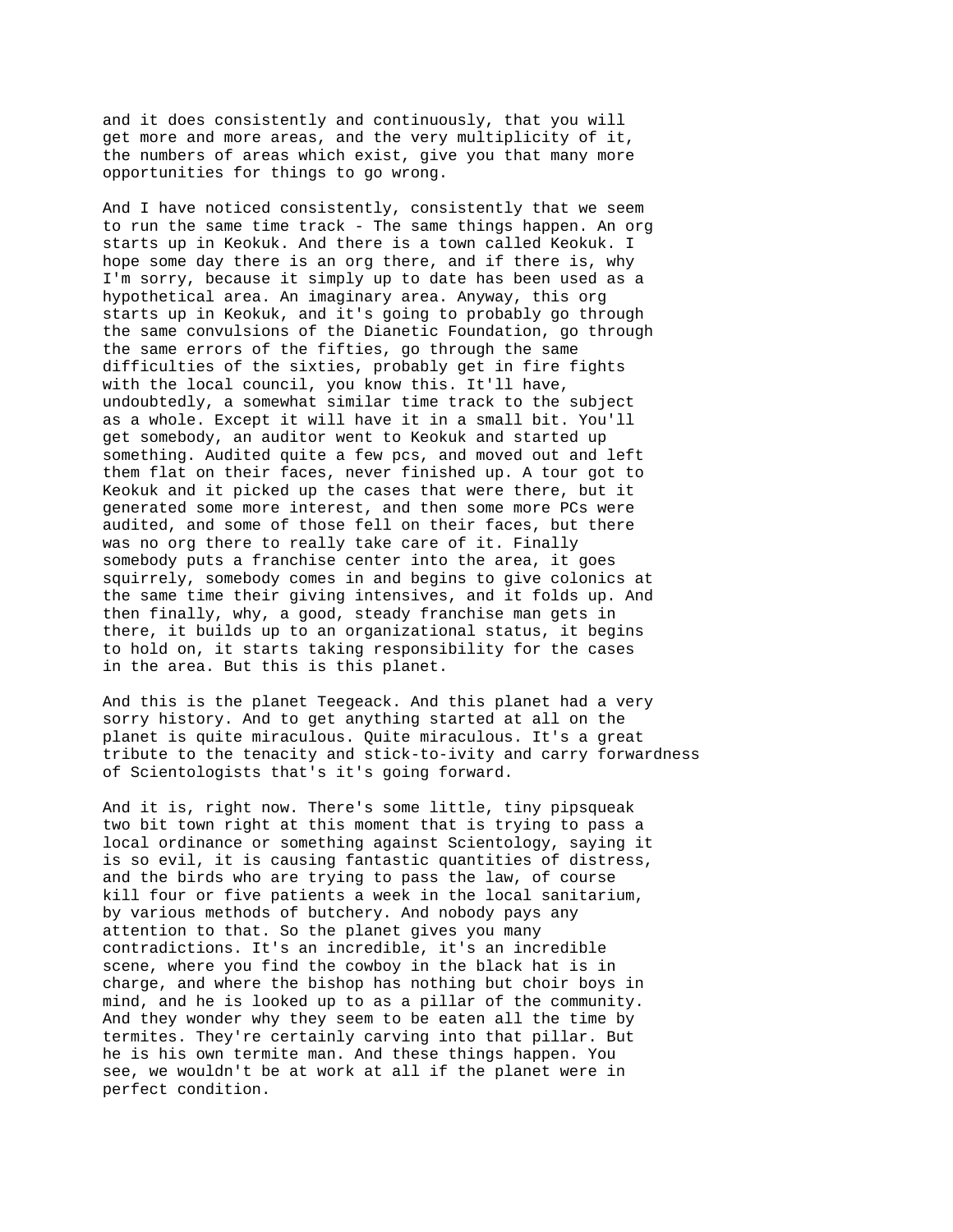Now the hard way to start out a straighten up of the old galactic confederation would be to start it on the planet Teegeack. And the people who went through that one could start it up anyplace, because this was the one which was hit the hardest. This was the place where they were brought. So to get it going here is fantastic. And that, however, doesn't excuse us for tolerating less than perfection, of pushing forward, of keeping it going, and so on. It's a lot of work - And the vagaries and wobbles of auditors and the public, and that sort of thing, no don't think they're going to stop wobbling. It wouldn't matter if we were in charge of the whole planet - You'd still find a file clerk, or a Mr. Bonkers someplace or another would have started up an "I will arise", which has as its' sole goal a slaughter of Scientologists, or something. You know, I mean, it's that kind of a planet.

Alright, so it is a tribute to Scientologists that they carry on and they do get their job done. But along the line of training, you get into, you get into areas where people are leaning on this training. They're reevaluating it. They're doing this with it, they're doing that with it. And when you get to level eight, when you get to level eight, it's instead of falling on your head and feeling that you are now guilty for practice of out tech from here, there and every place, you probably are making progress on the realization that you had your basics in the first place, and that those basics were the basics, and that they were right there and available, and you now probably, because you've been through it all, probably couldn't be improperly trained against the results and precision which you are learning at Class VIII.

I can imagine one of you right this minute. Somebody rushes in and he says, "Oh, well, we don't do that anymore." I can imagine the lip curl he would get in response. He'd probably get examined very carefully.

But you see that a subject goes as far as it works. And it has been necessary to develop the technology, to develop it along a certain research line, and to make sure that it worked here, there and every place amongst the Hottentots and the Mohicans, amongst the Park Avenue and Mayfair, as well as down along the London docks. And it had to work. And it had to work on each, all and every, and that meant that you had to have nothing but the common denominators.

So, but there is this difference. There are the common denominators to all persons. And then there are a lot of peculiarities that each person has which are peculiarly his. The C/S pays no attention to the peculiarities. The more attention he pays to peculiarities, the less success he's going to have. It's a Q and A. It's a Q and A with a difference. The road out is one road.

The oddities that happen in cases are very often fascinating. There's many a good laugh along the line,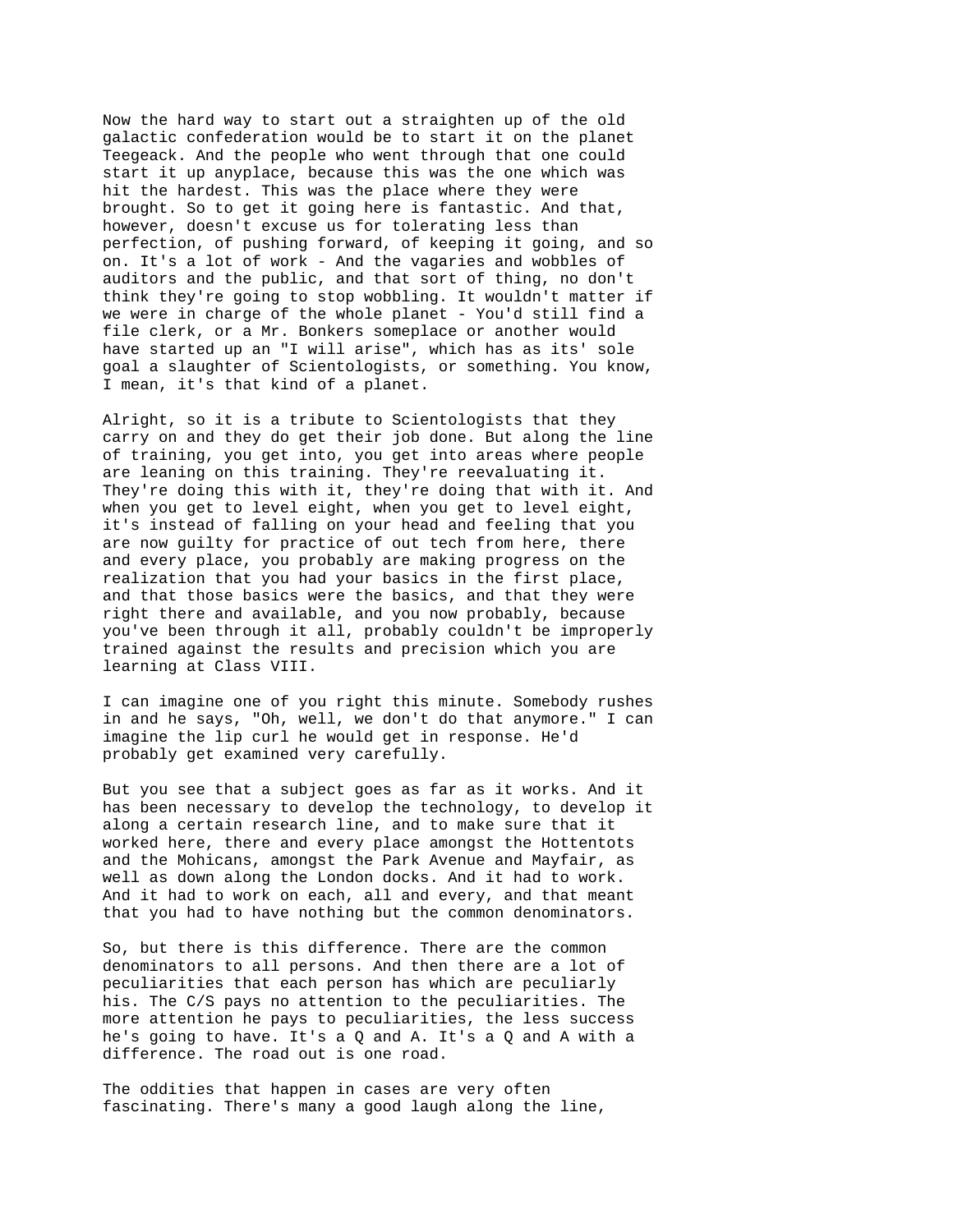that's for sure. We get laughs along technical examiner lines. We got one the other day that just, marvelous. The PC, the PC walked up to the examiner and says, "I feel great." And the examiner's report is, "I feel great. R/S." (Laughs) Magnificent. A whole model must be contained in just that one little sheet.

And so you will find that what is out, and what is being shoved out of line are basics. They're just basic things. Now there's certain basic data which have arisen since the beginning of the research line of course, naturally, because the search was for the common denominator of all cases. This was pretty well wrapped up in 1966 and became very standardized about that time.

But the standardization of it wasn't too possible to one and all, because there were certain people who insisted on being contradictive. They, you know, "He wrote that wrong, well... Waaaa." And they were either operating out of their own banks or against some unfortunate win.

There is this thing, you know, about the unfortunate win. The auditor goes in and he takes a look at the PC, and he says, "What's the trouble with this PC? He thinks he has a head, and he's so fixed on the idea that he has a head. So I'm going to run, 'Do you have a head? Do you have a head? Do you have a head?'" And this one case out of a thousand, this guy all of a sudden goes, feel, touch, mmmm. "My god, I have a head. My god, I'm in a head. Wows" And he blows off and becomes exterior.

Now this poor auditor. This poor auditor will go through years trying to find another person on whom that process works. Now unfortunately it is a trait that he will do more selling than he will do research and applying. And he will start selling the idea that this was a great process.

That it is a great process. That it ought to be done. That all other processes are wrong. We've been through all of this in the fifties. And it simply worked on one, two, three people, and it didn't work on anybody else.

Now there is such a thing as some processes being so pistol hot that they're hardly trustworthy. R2-12 is one of these things. You can overrun R2-12 with just, while you're turning over the bulletin. It's, it's one of those things. And people insist that it seems to produce a great deal of result for a very long period of time. So we have somebody who ran R2-12 fifteen hundred hours. Oh, wow! And it did, it practically ran him into the ground. He actually, probably, went release on it in the first three or four minutes of auditing. And that was practically that. Don't you see? But the auditor, who was green, would be adjusting his E-meter in those few minutes. He would be trying to settle into the session. So R2-12 becomes dangerous in the hands of a relatively untrained auditor. It becomes dangerous, because he hasn't really got his session going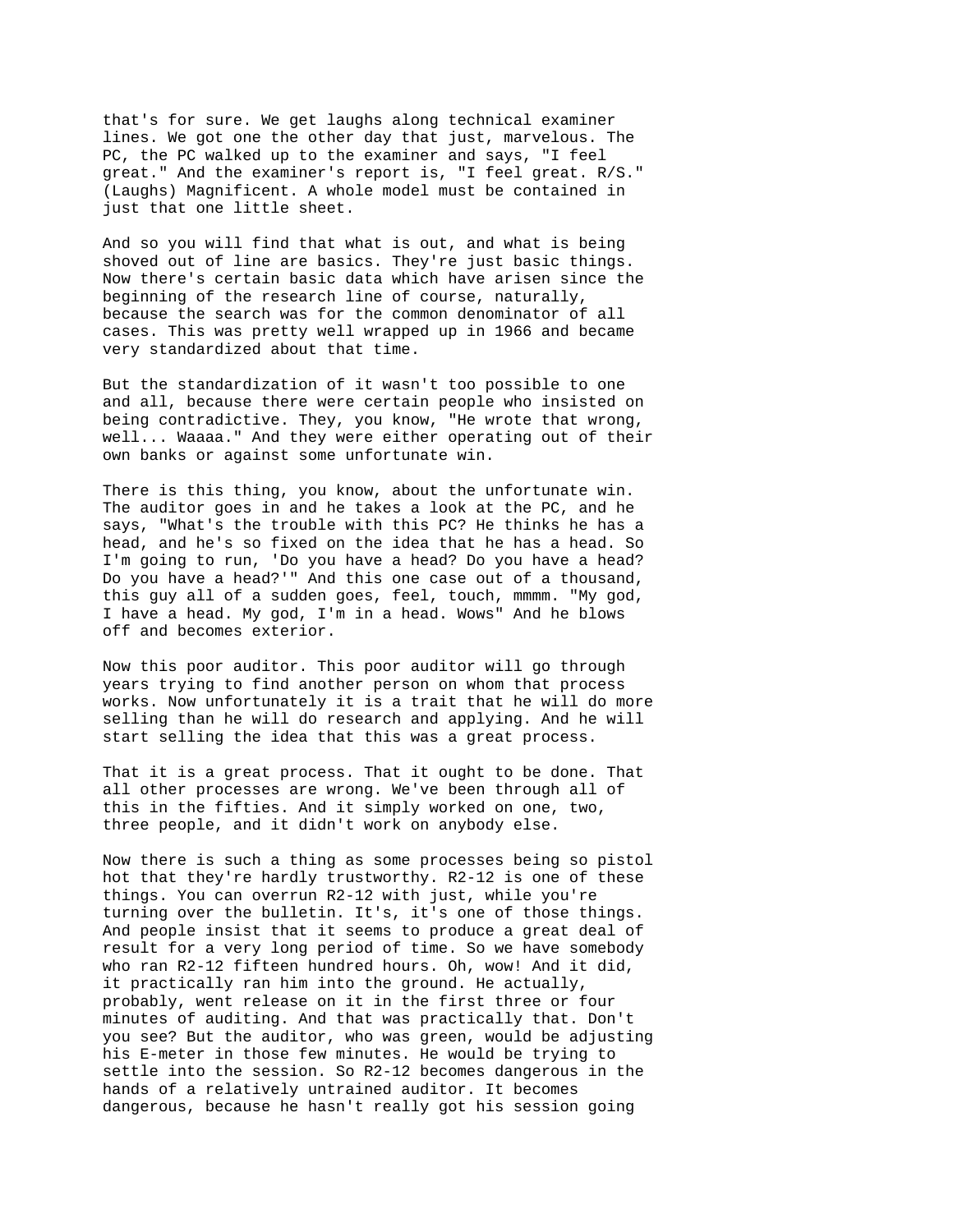yet, and he hasn't got himself tuned in and the meter down, and he hasn't got his paper, you know, and he's still sort of looking at the PC, and he's still trying to straighten this out. And the damn thing has gone release. He's setting down, and you, you know, settling down for a long haul. And it all happened already. Only he didn't notice it.

## It was too quick. Do you follow?

Now that is one of the dangers you're going to run into with Class VIII techniques. Trying to get somebody to do them. Now what's out with the individual is his basics. It isn't any airyfairy nonsense. Any time you hear of this course being taught on the basis of "It is all very airy-fairy, and you have to be in wawawawa, 'cause it is old... And really the basic theory that this is sort of a feel, you see. Class VIII auditing is really an art. It really takes a certain type personality." Any, any, any variety of this, why give the guy the bird, would you please? Because what is inevitably and invariably out is basics.

Now basics can go out on a long trained auditor by being misunderstood or being contradicted.

And when he comes back to his basic data and looks at it again, now he has no choice but to get off his misunderstoods and the contradictions. And he gets his data back. Now there are a few data that he won't have heard of, perhaps. And the subject is an advancing subject, and sometimes you have a little breakthrough of some kind or another. But that would inevitably just be put in a bulletin form. You discover all of a sudden that the... There've been a couple of them while I've been teaching this course. A discovery of the actual liabilities of a one hand electrode. And it's a liability, because a lot of solo auditors have thought, "Oh my god, my TA is out of sight. I don't know what is wrong with my case." And then they get into some weird one, because they go down into session, in reviews you see, and review says, "Your TA is 2.25." And they say, "What?" "Well, I don't know. Something must have happened between here and there. I wonder what that was.' No, their TA was 2.25 all the time.

Now if the one hand electrode was a constant, you could throw the trim check knob of the E-meter over, so that the one hand electrode would read what the two hand electrode should read.

But unfortunately there weren't any meters built at this time which you could trim check to that degree. They don't trim check one and one half division of TA. That's too wide a trim check.

But there are solutions to this sort of thing. You can even do it with a one hand electrode, providing you had two electrodes standing by. And whenever you take your, your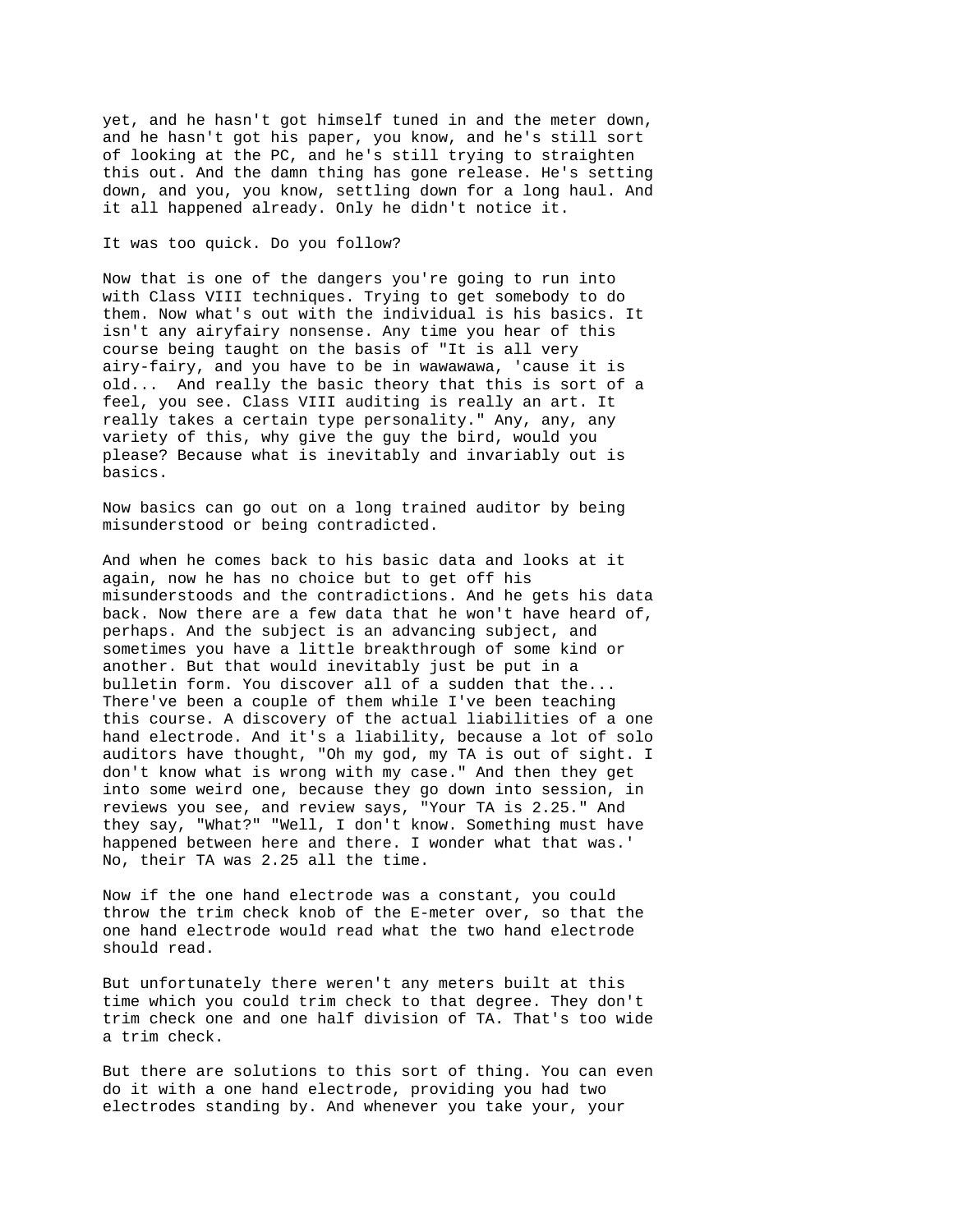TA, grab the two cans and plug them in, to find out what the one hand electrode is telling you wrong.

But the trouble with the one hand electrode is it usually misses a float.

You see it isn't sweat that activates an E-meter. It isn't sweat that activates one. It's current.

And it is actually being activated by a thetan. And the thetan is not in one's palm. So all you're doing is getting a distant reaction from the thetan himself, and it's liable to miss. And the number of floats which you get on a one hand electrode, and in fact I don't think I've ever seen one. Not a real, wide float. And yet you swap over to two electrodes, my god. You're sitting there looking at a dial wide float. So something like this can come up, or a bug like this can show up. But it's usually a mechanical bug.

Now that, right at this moment, is in the process of solution as to what type of electrode is then usable. And there are three or four of them been suggested, and we, we'll strap it up. So this...

Now that, it was a very big bug, but it never really came forward as blocking the line.

The other thing is, I'm teaching this course against the development of 7 and 8. 7 is all done, OT 7 is all finished. It hasn't been written up at the time I'm giving these lectures. There is nothing peculiar, and I might as well make a remark on this. There's nothing peculiar in either 7 or 8 that violates standard auditing. Nothing in either one of them violates standard auditing.

Not a thing. It's the very standard tech you're using right this moment. Carries you right straight through 7 and 8. There's the difference being the targets of the auditing shift, but they're handled, handled exactly the same way that you handle any other grade or level. Do you follow? There's no difference. It's just what different basic. What different combination. What different thing are you looking for. It's that easy. You do, perhaps another little assessment sheet. Do you see? And then you get that, and you run that, the same processes, same everything. It's a different, it's a different target area. Then you also get to more and more deal with the being.

And you are; I will give you this word of caution. It already exists in a bulletin. And it should be in your pack. As an individual comes up the line he has more and more effect on a meter. So the further he comes up the line the more likely you are to get a read on anything he says. Or anything he thinks.

So that you ask him, "Do you have a PTP?" And you get a long read. And then he says, you say, "That reads." He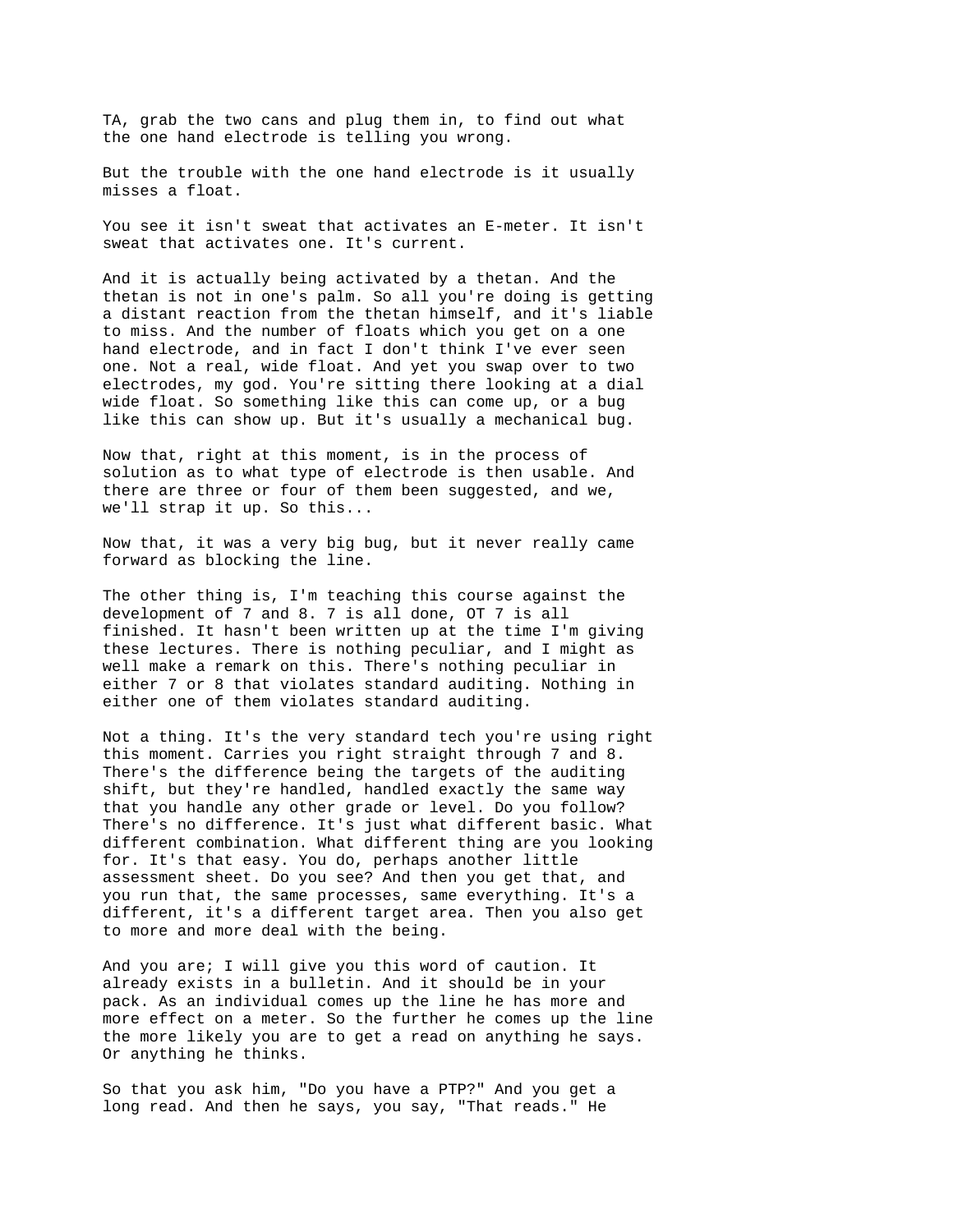says, "I wa... ' That's why you have to know false read. Because what he thought was, "I don't think so." And that fact that he thought this thought of course act...

He's an electric eel, you see, anything he thinks causes an impulse. And that is why particularly auditing people who are on the upper levels, you have to know this definition of a read. And it's a precise definition. A read is what the meter says. What it applies to must be established. It may be reading on the auditor's question, which it usually, fortunately, is, or it may be reading simply on a reaction to the question, which gets you into trouble rather consistently, or it is some other influence has entered in to the scene.

So when a meter reads you have to find out what read. And if anything, even faintly, seems to be out about it, then you have to find out what it is. Not to actually identify what the exact read is, but you say to the fellow, it's very simple. You say to the fellow, "Do you have a present time problem?' Fall. You say, "Alright, what was that?" It's a cautious question, see? "Oh", he said, "Did that read?" And you say, "Yes. That was a read." "Well I don't know. I can't think of any." Read. "Well, were you thinking something about the question?" "Well yes." Bong.

Your auditing an electric eel. See? He, he can punch reads into this meter. And the higher up the line he goes, why the more obvious this becomes.

You don't have this trouble with wogs. You don't have this trouble with grade fours. You seldom get it on Power. You begin to get it in the area of R6EW, and you sure as hell get it in the field of clears. So you no longer can take a meter for granted. You ask if there's a PTP, you get a read. You can even say, "Do you have one?" He says, "No, I don't think I do." You say, "Good. Has anything been suppressed?" And you get another read, and he says, "Yeah, well I don't think I have a present time problem." You see the same read. You say, "Good." Why bug him? Why bug him to death? It's obvious that he's reading on "No I don't have a present time problem", because every time he says this it reads the same way.

So there is the thing of establishing what is a meter pattern of read. Now you're getting into a pretty skilled area. Did you... It consists of knowing the read you just got. Knowing what read you just got, and then comparing the next read to it. We're straining at it here, because it isn't really this important. It's just one of those things that goes by. For instance, an invalidate will get the same read as the item would get. A suppress will get the same read as an item that is suppressed. You'll say, "Has anything been suppressed on this item?" See? "On this item has anything been suppressed?" And you'll get a read. Now if you; the guy said, "Yeah. So and so." Now if you say the item you'll get exactly the same read that you got when you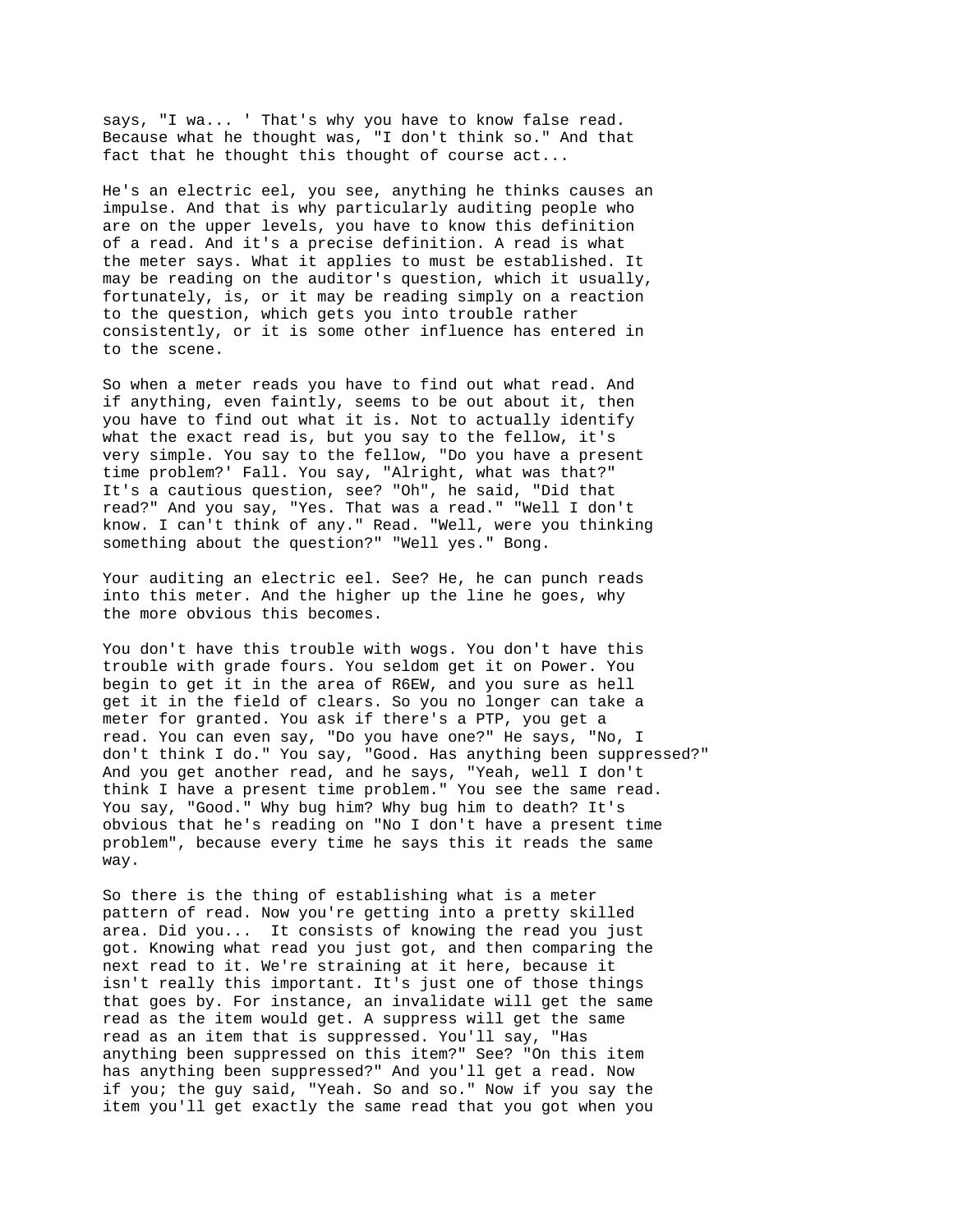said suppressed. It's almost curiosa. It'll be the same length and the same characteristic of read.

This is not very usable in things, but it's just that all the auditor knows is that the meter read.

And I impress upon you that you're not going to have this problem in academies. You get it with can fiddles, but anybody can see a can fiddle. You're not going to get this problem down in humanoid levels.

As you move on up the line your guy, your PC that you're auditing in review, you have to then have some idea of what grade or section of PC you are auditing. And you expect this thing to really fly.

Now you can get a person who is in the upper sections in less trouble than you can get a person who is in the lower grades. A person who is in the lower grades has to be, if anything, more precisely and delicately audited. He's in a more delicate condition. But then the meter work is very, is much more precise also. So, you fly the Ruds. "Good. Do you have a present time problem?" See? "Do you have a present time problem?" "Woah, yooo. Well you're very quick on the draw, you know your metering very well, and it's, "Do you have..." Woah. It read.

See? It didn't give an instant end of the line read. "Do you have a present time... " Woom.

"Good." Alright, you're auditing somebody clear or above.

If he immediately tells you he has a present time problem, why good. That was a read on present time problem. But if he starts saying, "Well let me see. Uhhh... " You say, "Alright. Was that a false read?" Or, "What did that read on?" "Oh what did that read on? As a matter of fact I was watching that fly over on the window." That cleans the read. You say, "Do you have a present time problem?" It's now null. Do you get the idea? So that it's just that little more complex. You're auditing somebody more at cause. And you can make somebody very unhappy if you start calling a bunch of reads that didn't occur. Have you got it? You must not vary on that. And, but this liability starts to occur from clear up, particularly. So I make that point.

Now those are niceties of auditing. They're niceties. The probability is you'd work it out anyhow. But you've got a basic. The basic datum on a meter is, is that the auditor knows the meter read. The probability is that it read on his question. The probability is that it read on his question. You don't pay any attention to any oddity unless an oddity occurred. Now what's an oddity? An oddity is, "Hmm. Present time problem. Hmm." And you say, "Well what are you thinking about when I ask you the question?" A very smooth way to approach it. "Oh, oh yes. I think, 'Christ, I wish we'd get on with it.' Yes."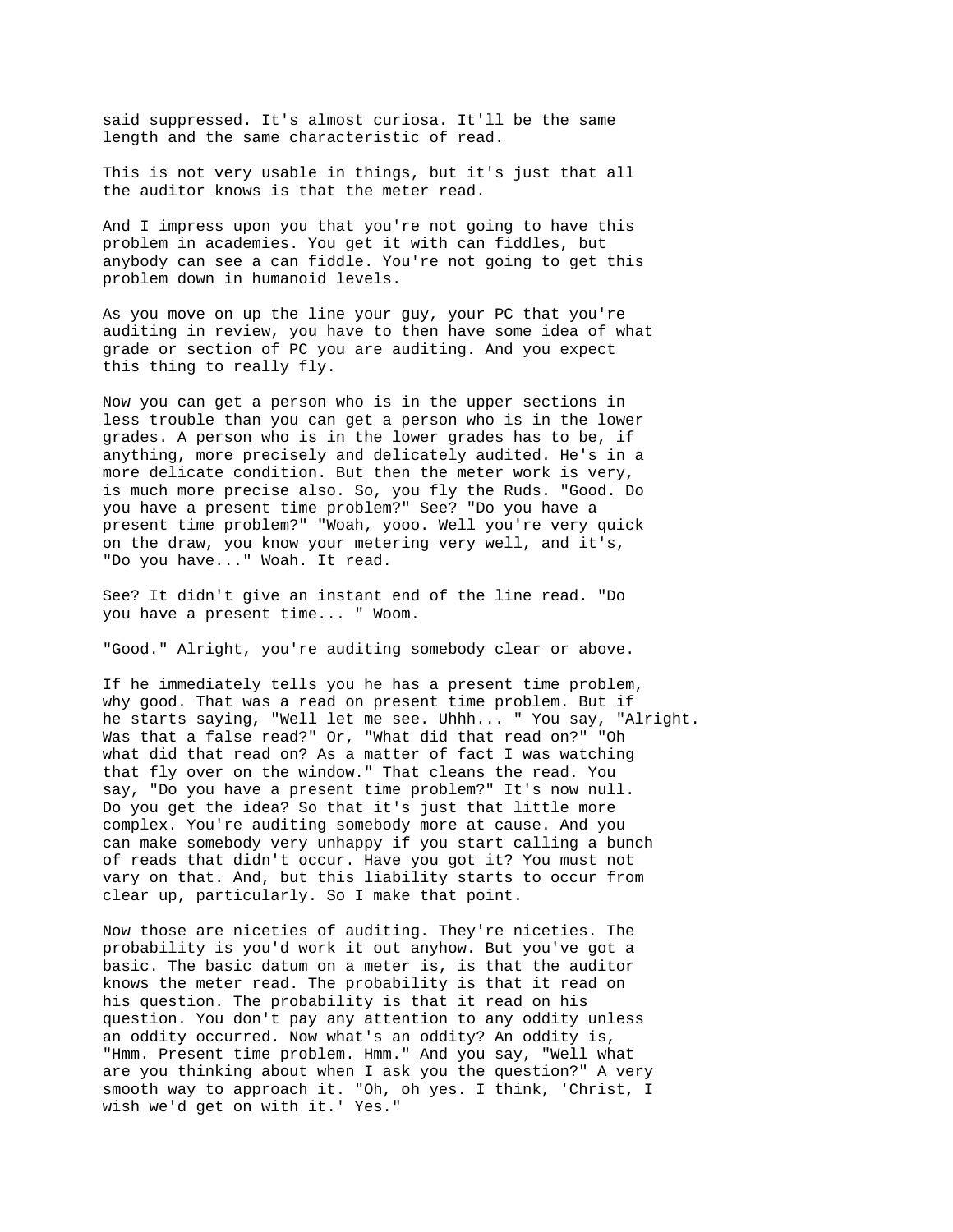You ask somebody, "Do you have a present time problem?" And you get this read. And with it comes, "Oh, that again." Now a well drilled auditor just flies right into the, right into the old slot. And he says, "Anybody ever said that you had a problem when you didn't have?" "Oh, yes, yes, yes. It's a wow wow wow, itsa, itsa, itsa, itsa, itsa." "Anybody else ever said that?" Or, "Has anybody ever said that to you before?" You get another read. "Anything earlier?" "Oh, yeah, wow wow wow wow, itsa, itsa, itsa, itsa, itsa, itsa, itsa." See? "Alright, anybody else ever said you had a problem when you didn't?" "Wow." See, "Alright. Anything earlier? Earlier similar incident? Similar time, similar time?" "Oh yeah, well hell, it's my mother. Aw, it's my mother. She's always telling me, 'Why do you have, you have so many problems.' I didn't have any problems." Foom. F/N. GIs.

Well a very skilled auditor, who's very well trained, he goes into this drill just as zzzzzt. See? Very smooth. Now if he had a lot of patter, this is the way it'd sound. "Do you have a present time problem? That reads." PC, "I, I don't, I don't, I don't, I don't think I do have a present time problem." "Good. Is that a false read? Good. That was a false read. Do you have a present time problem? That reads. You get the idea? You could get a lot of stupid patter out of this, so that's why some times when guys ask me for patter, you know, I get a little bit cross. I say, "What the hell's the matter with your own patter? You can talk English."

The only time I get cross with somebody on patter is when he can't distinguish a process from patter. So he starts asking processing questions. He isn't trying to clarify a read, or run anything similar, he asks some dumb question which is a process. "Well, was there anything incomplete about that present time problem?" Oh. Oh no. Now what's he done? The PC inevitably is now going to come up with an ARC break which is probably a session ARC break, but in actual sober fact incomplete is one of the species of ARC breaks. An incomplete action brings about an ARC break, so he introduces this stupid question. He should have said, "Is there an earlier, similar problem?" Instead of that he says, "Well is there... " He's trying to solve this problem. The PCs on this problem and it isn't surrendering. I don't know what he thinks he's running, see? Is he running a grade process or something? And oh, he's gotta solve this problem. You know?

The pc's saying, "Oh I, yes, I had this horrible problem. I have this horrible problem. Nobody will give me any candy sticks, you know? And so on. And it's terrible. They've done me in. And etcetera and so on. And yup, rok, rok, rok, rok." Well instead of doing what he supposed to do, "Is there an earlier, similar incident?" See? That's your itsa line. He says, "Is there anything incomplete about that problem?" Oh, my gods He instantly is into the zones and areas of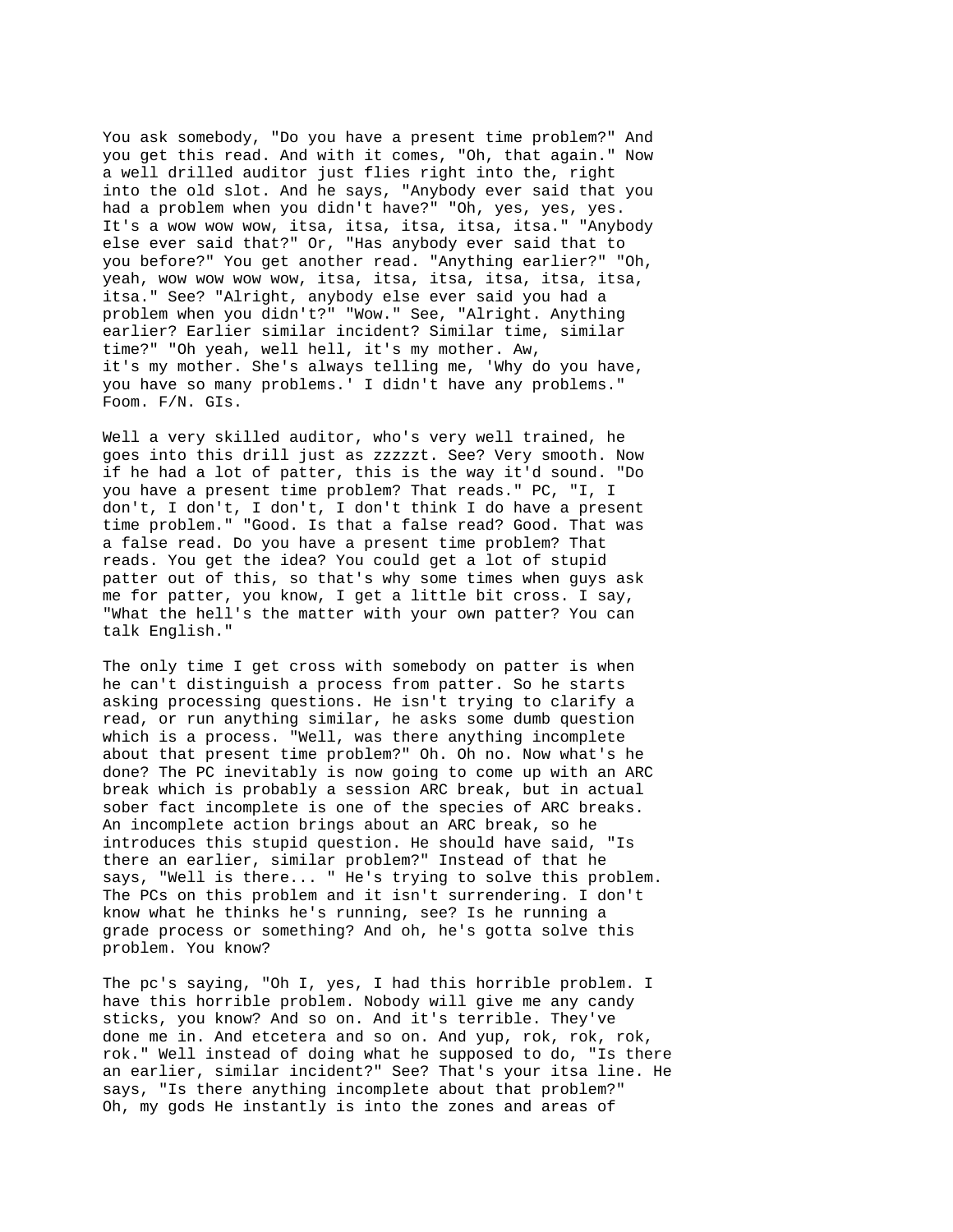liability. Immediately! He's trying to run a process! Second he tries to run a process god knows where he'll shoot the PC all over the track.

If he asks this question, like, "Is there anything incomplete about the problem?", he really doesn't understand that a chain of incidents doesn't tear up until you approach its' basic. That principle he doesn't understand. He doesn't understand the mechanics of erasure. What are the mechanics of erasure? He doesn't dig 'em, so he asks some weird question. You got it? So that the lack of a basic understanding brings him around into a squirrely action, which then gets him into a mess. He thinks it's a terribly important problem. This kid's standing there, the kid is crying, the kid has got a present time problem, so his, I don't know. His helpfulness or his something or other, see, just flips his control. And he comes out with something stupid like, Was there any time anybody almost never gave you any candy?" Well that, he says let's see.

I'm supposed to find an earlier incident. Yeah, that would be earlier. Yeah. "Has candy been delivered to you incompletely? Think of a problem of comparable candy." I know I'm supposed to do something here. Christ. Let me see, what is it?

You get the idea? He, what's his basic? There are only a few of these. It's the mechanics of the chain. It's one of the wildest discoveries anybody ever made. But you have to, on resistive incidents, you have to approach the basic on the chain in order to blow the chain. It's a wild discovery, man. It's first time counts. Now it works even that way in an engram. You get the earliest point of the engram and the rest rolls up like a tent. Very often what you think is a resistive engram is simply because you didn't get to the beginning of the engram. But it'll blow up if you get the earlier on the chain. So you can make the mistake. But it is a mistake. He didn't get to the beginning of the incident. Do you see?

You try to run a secondary. There the guy is, at the moment they burned down the house, or whatever it is. See? And you try to run this. And you try to run this. And you try to run this.

And you try to run this. And it apparently was erasable, but it just kind of stuck up. And it's difficult to run. Now an auditor who doesn't know that it's the earliest, see? He hasn't got this datum, bang, right there at his fingertips as a senior datum. It's the earliest. It's the earlier. It's the earliest. See? Works that way on a secondary. The earlier point in time. The earlier incident.

He doesn't know that, see? So he just lets the PC grind his guts out. You're trying to erase this thing, "Yes, well tell me again." "Well I went up and they were burning down the house. And, god, let me see, I felt very griefy, let's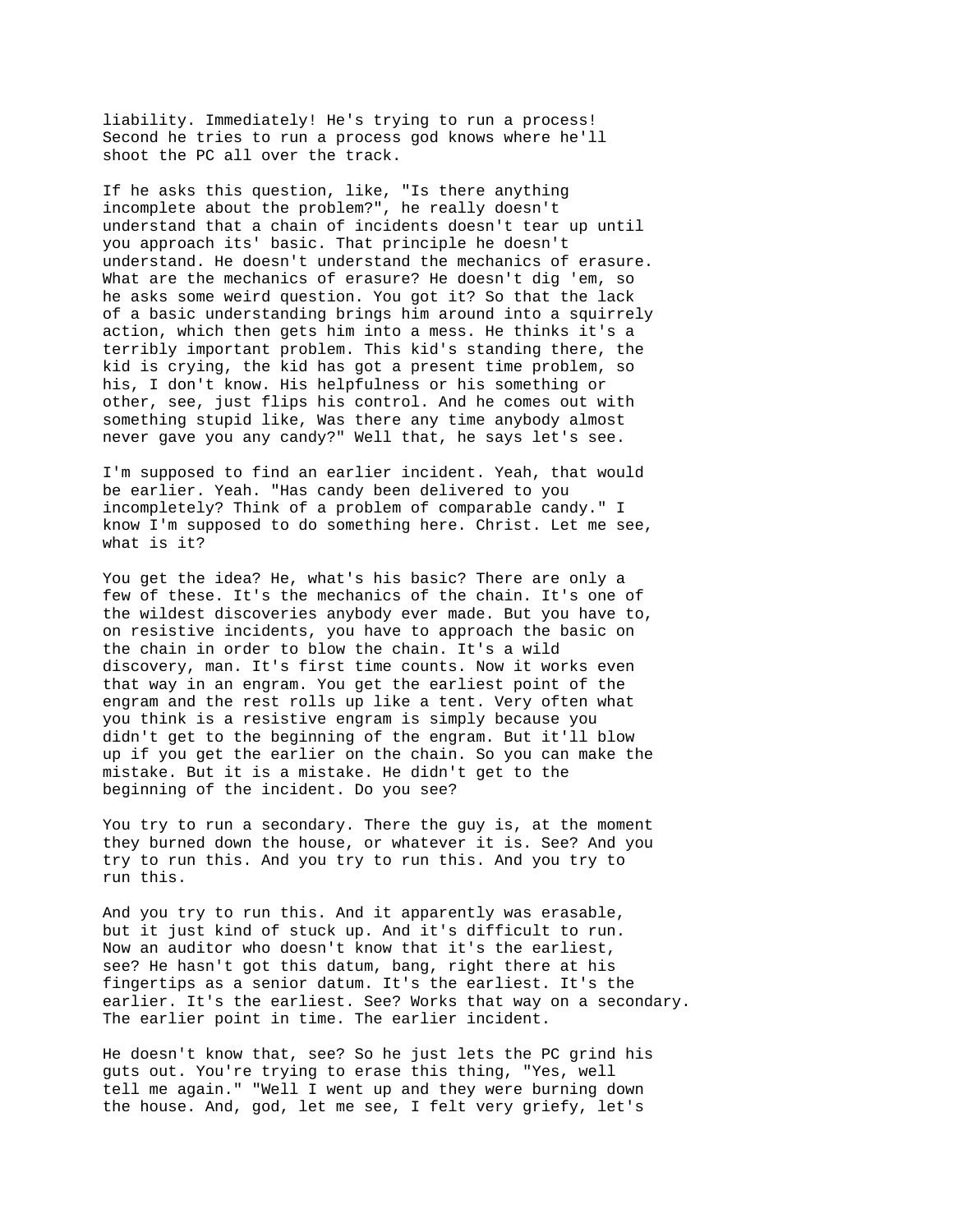see. I feel very griefy. I felt, I don't know. Uh, um, it's getting very confused. I don't know whether I'm there or here, wohamjm." And the auditor just sits there like a bump on the log. He doesn't either ask for an earlier part of the incident, or ask for anything earlier on the chain. Well what the basic is out there, is he doesn't realize why things erase. And if an auditor, and particularly a Class VII, doesn't know the mechanics of erasure, he's had it.

Now he has to know the difference between a release and an erasure. Now how is it? You're actually scolded, scolded, scolded, for going past F/Ns. You can get shot for going past an F/N. And then all of a sudden you get a process, it is "Recall bumbershoots", it goes to F/N, run an engram on bumbershoots. Oh you went past an F/N on bumbershoots, right? Now anybody who'd be confused about that is gonna be confused about a hell of a lot of things.

We released bumbershoots so that we could take some charge off of bumbershoots, because he couldn't get near bumbershoots unless we took charge off of bumbershoots. So we disconnect bumbershoots, he floats free. Oh great! What was he running? Locks, locks, locks, locks, locks. He discharges the locks, don't you see? Now this is less charge in the incident on bumbershoots. So, bum, bum, bum, plunge F/N. Great three cheers!

You'd be very mystified if you didn't know about this, 'cause four days later he's all worried about bumbershoots. You'd say, "I released him on bumbershoots. Four days ago, and here he is coming here and telling me all about bumbershoots... " You get awfully mystified, and you could say, "Well gee. This auditing, I guess, doesn't work, or something. It, it, it... I did all this recall of bumbershoots, and god damn, here he is in here again, yip, yap, yak, yak, about bumbershoots. Huh." So you say, "Well alright. The process wasn't flat. I get it. It was an ARC broke needle. Good! We'll run it again. 'Recall bumbershoots. Recall bumbershoots. Recall bumbershoots.' TA starts up. "Recall bumbershoots." TA higher. 'Bumbershoots. Recall bumbershoots.' TA's higher, higher. Recall bumbershoots.' TA 4.25 now. His next basic is out. He doesn't know that overrun causes a high TA. He thinks high TAs are caused by toe nails growing too fast, or something. So he doesn't knock it off. He isn't immediately signalled "overrun", bong!

TA starts up, zoooooom. "Has this process been overrun?" "Yes it has!" Booooom, F/N. You get what I mean by knowing a basic? Now that's a big basic. What is it that causes a rising TA? It's a terrific discovery. You might at least have the courtesy to remember it. And yet in two cases in just the last few days the auditor has just sat there, as nice as you please, and run the TA right up through the roof. And it just never occurred to him for a minute. One auditor took a C/S, he took a C/S, he rehabbed sec checks and rehabbed all drugs, and then for reasons best know to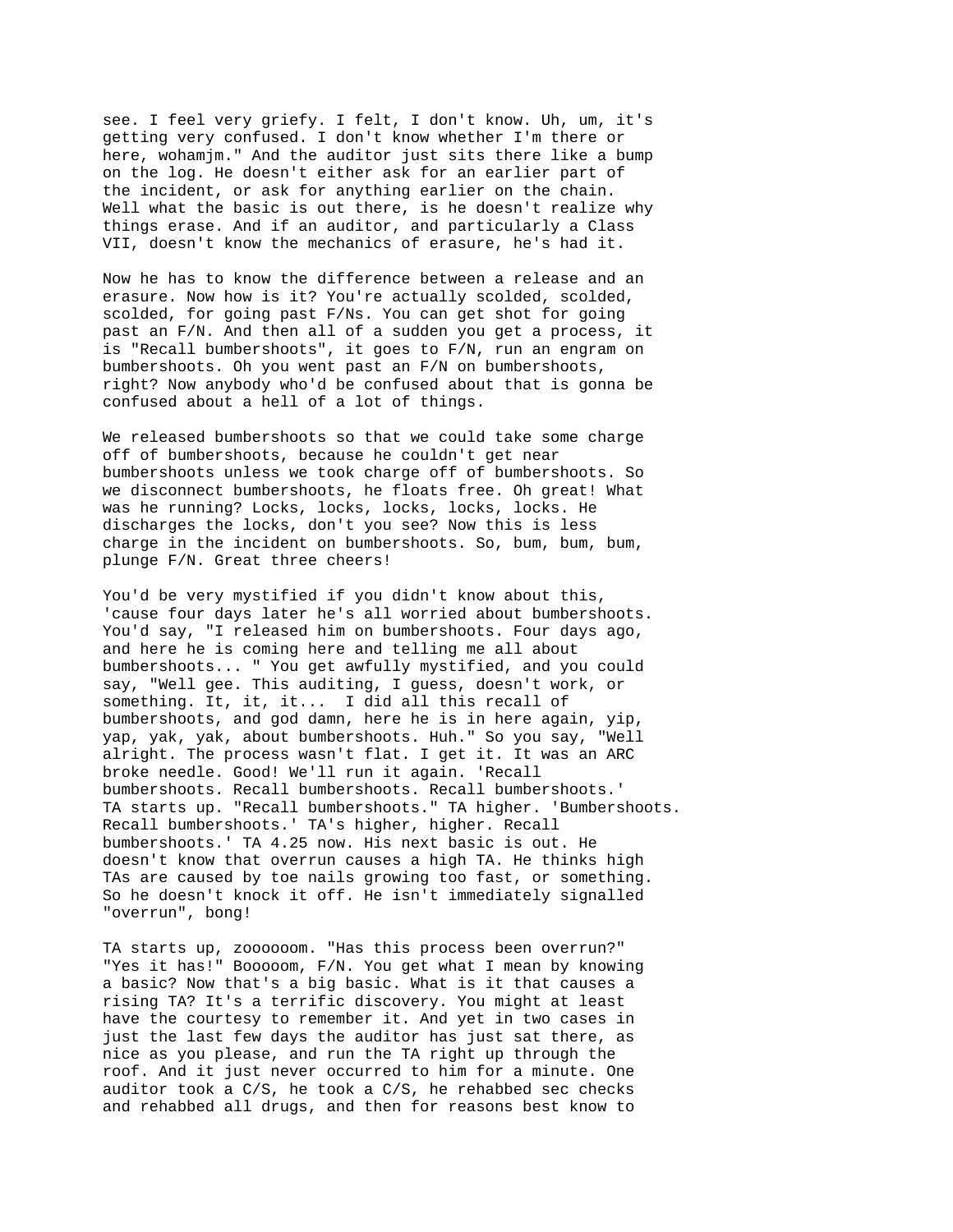the man or beast didn't audit the PC again for two days, picked up the C/S, didn't himself remember he had done it, didn't review his former session, didn't turn the folder into C/S. It didn't happen in this group. And ran it all over again. Rehab sec checks and rehab drugs. And the TA started up, wooooo! And he just kept at it. He just kept at it. Man, that session's about half an inch thick. He just kept at it. He just kept at it. Trying to rehab the same thing. Trying to do the same thing. And, watching the TA go right up, up, up, up, up, up, up, up, up, and didn't do a damn thing about it. Didn't even occur to him, oooh. I finally belatedly got the folder. And I blew my stack. 'Cause I couldn't find out what the hell. I couldn't find out why is the TA going up on a rehab? And then I found the earlier session, and then I managed to read through the squiggle, squiggle writing, and I managed to find out... Oh my god. He did the same C/S twice.

So he overran a rehab of overruns. Oh no. And never, for one split second woke up to the fact that he was overrunning something. Well where the hell were his basics? Damned important basic. A TA goes up because of overrun. There is no other reason.

I've seen somebody on Power going by this datum, which was extant at one time or another, that they had to ask one command at least. The thing blew up on just clearing the subject of PrPr4. Bong! The meter blew up. F/N, GIs, so forth. And the auditor asked one command.

That is, he started to clear the command, not only cleared the command, but he ran it for an hour and a half. And the TA was going up and up and up and up and up. And he finally came to the conclusion about an hour later, that there must be something wrong. Well the C/S on it was elementary. It was an unnecessary C/S. It was simply to "Tell the guy it's been overrun and rehab it." Did it, fwmp, bong! Down it goes. Bang! Floating needle. Starts on 5, then there's no trouble.

Now what was missing there? It's a grasp of data. The datum being that a high TA is caused by overrun.

Now I'll give you another one. A low TA, and I won't use all the key buttons and association, is caused by invalidation. And a low TA is inevitably and invariably caused by some species of invalidation. That is not the button, and that is not how you get about it. But that is the close enough to it, so as not to key everybody in in sight.

The guy's been hit too hard. He's been punched too hard. And that's a low TA. And that's all a low TA is. And a low TA isn't anything else. I can show you a session where a guy was having rudiments put in, and he runs ARC breaks with three suppressives in a row. He was in a somewhat suppressive area. And, as he clears the ARC break the TA goes from 2, down to 1.7, and it F/Ns at 2 again. And on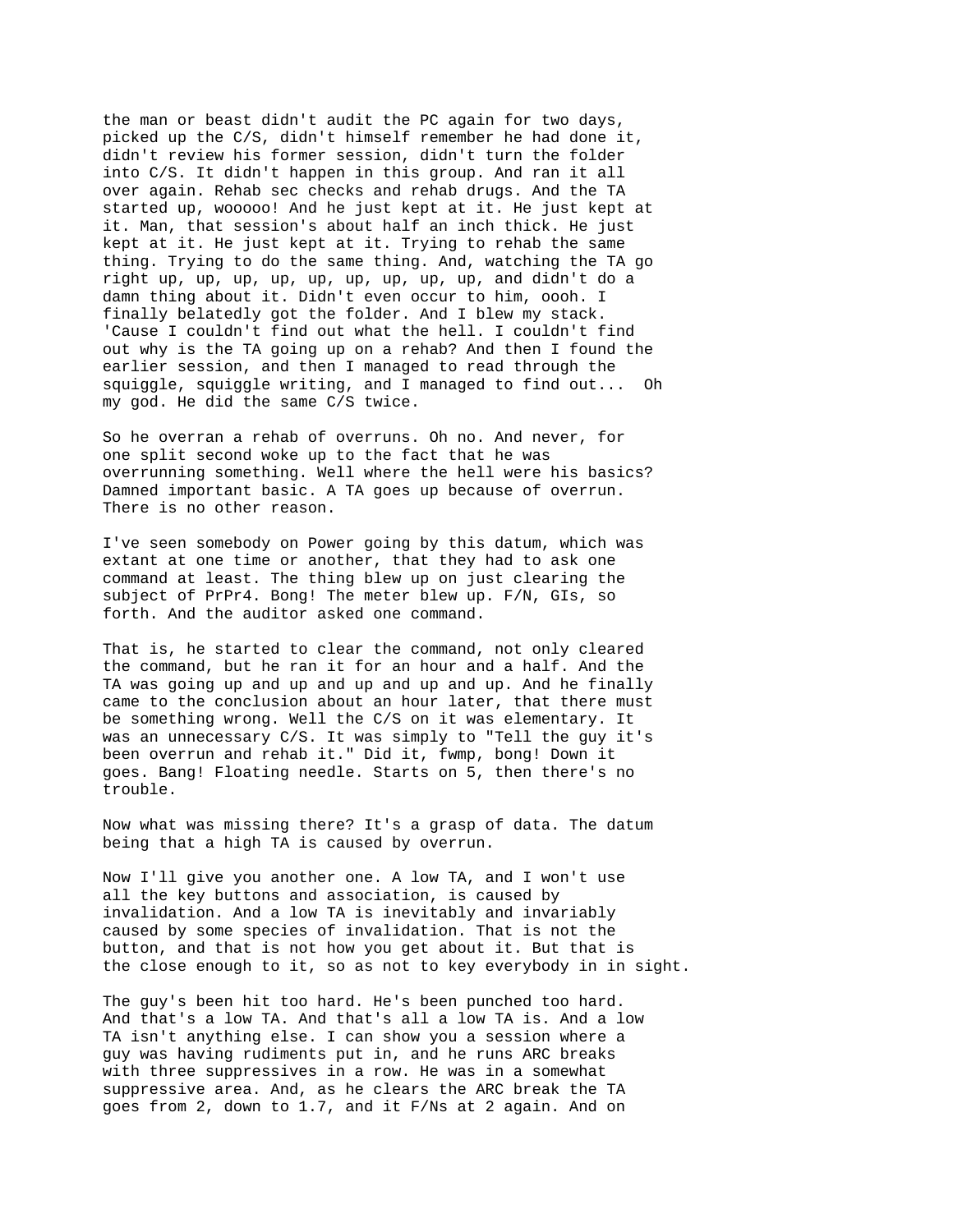the next guy, now he's F/Ning at 2, now here's the next bird that he's taking up. And he tries to, he was taking this up on a different process, prep check, you see, and TA, he gets onto the next suppressive. And oooohhh. TA down to 1.7. To cognite, to F/N at 2 with GIs. And then he gets on the next suppressive with another process, and it goes, aaahhh , down to 1.7 And then he runs it out, and pongo. Back up to 2, GIs.

Anybody who is running a TA at 1.5 and getting an F/N at 1.5, ought to have his little britches spanked. Because his auditing is suppressive. In some fashion or another he's over whumping and running into the PC too hard. All he'd have to do to bring the thing up would just be to fish around. Is it a subject that we're trying to, that's got you going, or is it something that we've done in the session? Oh. See, he can't get it up. The process he's running, it's trying to F/N at 1.5. Christ. What do you do about this? Well, it could be an ARC broke needle, it could be this, it could be that, the other thing. No. It's just something has run into him with a truck, that's all.

If you want to get the TA up, why, you could ask as crude a question as, "What ran into you like a truck?" "What have you just been run into with?" You know? Or, "What did that guy bop you with, or bop you with?" Crude, see? You know your basic. You know your basic, see? The TA'd come up, (whistle). Come up into normal range.

And then some sad sack who is just perpetually down, low TA, and feels sad about the whole thing all the time, and he F/Ns with bad indicators. Boy, that's a missed nomenclature if I ever heard one. He F/Ns with bad indicators. That's horrible, see? You don't F/N with bad indicators. You go ARC broke needle. Yeah, but if you keep running the process that you're running, the process itself is probably not solving what the guy should be run on, or you've forced an item or process on him. Some action is being too forcefully done, or he's being shoved into a zone or area which doesn't have anything to do with his case, don't you see? And, or he gets on some subject which makes him very sad indeed, and then it's not cleared up and the TA goes down you'd get an F/N at 1.5. Now a guy who is run this way gives a very interesting aspect. He now begins to believe, after a while, that when an F/N occurs he feels bad. So therefore, an F/N is a bad thing to have. Actually computes it out this way. And the remedy of it is just to prep check floating needles, of course. You advise him of the fact that he's been low TA enough times to prep check floating needle. And then all of a sudden it reverts. And something else happens. But it's a standard remedy. Prep check floating needle.

So this, this; you can get anything out of the road by prep checking it. If you don't know what else to do with it prep check it. You don't want to run it on L-1 forever. You don't want to run L4A forever. And after just so many green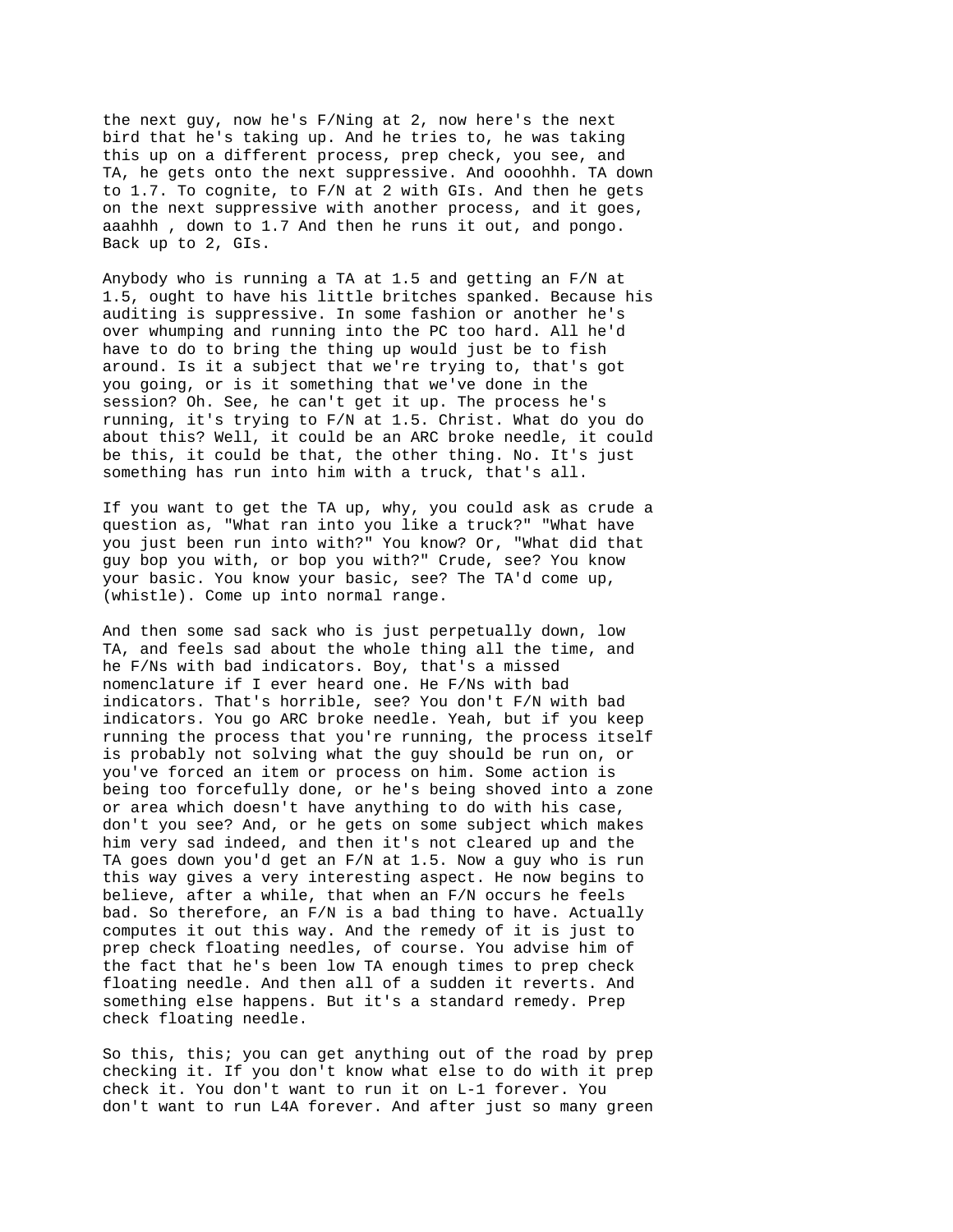forms, why you'll have to rehab green forms someday. And so, you've got this situation here. You've got this situation here, that you have to handle something that you don't know how else to handle it, prepcheck it. Prepcheck it.

Fascinating, you see? Well it's the old, old, you say, "Well that's not done anymore." I'm sure that somebody has said within the last year or so, before this lecture, certainly. I'm sure somebody has said, "We don't do that anymore," about prepchecks. In fact I ran into somebody the other day who didn't know what one was. It's the handiest, jim dandiest little piece of stuff you ever had anything to do with. If you don't know what the hell to do with it, prepcheck it. That's just the rule, see?

Now you can endlessly prep check. There's two actions you can always do, when you don't know what the hell else to do. You've run into somebody who's weird, off beat, god help us.

Nobody ever heard of it before. Some, some auditor has audited this fellow in a tub of hot water on the theory that the TA is too high when it is cold. And therefore... You're gonna run into all kinds of goofinesses, don't you see? And you say, "Oh my god. What do I do about this?" Obviously to wrap a PC around a telegraph... What are we going to do about this? There's always something you can do about it. You can prep check it.

"On the incident of being run in the tub of water, has anything been suppressed?" The other thing you can do, you can always make up a list. And there's where your imagination can play around. And the only rule about a list is keep it dimly in the same subject area. Don't have a list that has dental operations and roller skating on it. Don't write up a disassociated list. Your items on the list must be associated. And you get your clues for these lists, by the way, you don't have to pick them out of thin air. You look back through folders and find the PCs comments about this, that and the other thing. And you all of a sudden find out, they always seem to have a little nyik, nyak, nyak, nyak, nyak on the subject of, of banks, or something.

You all of a sudden find this guy is a clerk in a bank and he's ...; you look over this, and you read some of the data out of the line, and he seems to have PTPs about being broke - And so on, and this guy just always seems to have this problem - And as CSS you get tired of this problem.

There's something about, he can't pay for anything, and the reason he waaa... You say, "To hell with this." I'll just give you a wild example, see? When you write up a list for assessment.

Don't get the PC to list it, because you're doing an S and D type thing, and so forth. The hell with that. Do an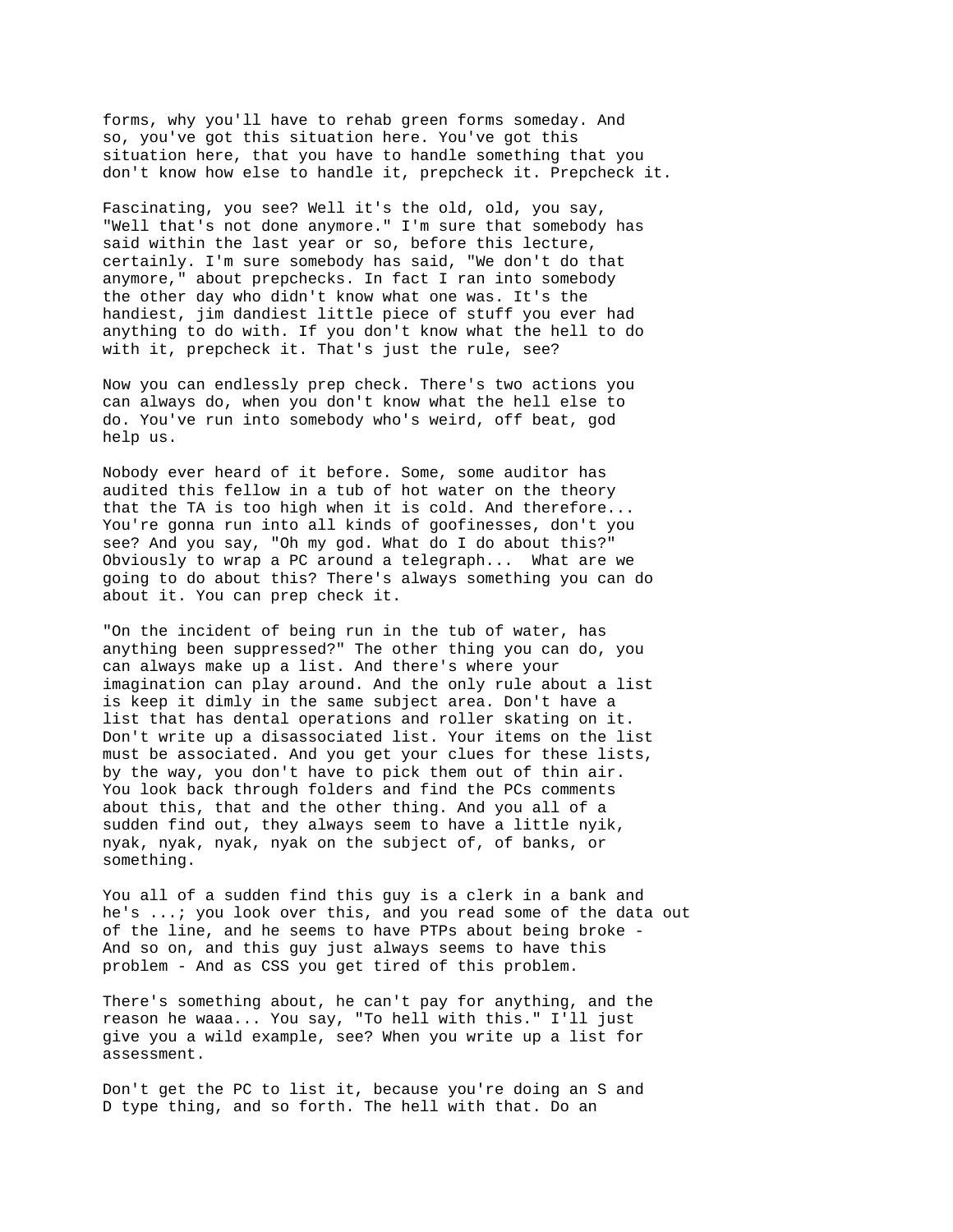assessment.

And you, you say to yourself, "Banks, banking, bank managers, bank bosses, bank organizations, money, cash, checks, coin, silver, gold, copper, paper, checks, customers, clients," see? And you make a little list, see? That's as much as you want to embrace in the matter, because all you have to do is get a corner of it. That's what you don't know about these lists. See? You only have to come in on the edge of the corner of it, and the pc'll take it the rest of the way.

And so you write this up as a little list and you assess it. Perfectly. Bark bark bark, bark bark bark bark bark. And you get it down to that. There it is. It's checks. Checks. There it is.

Alright. And you just unwind that. Now order a prep check on checks. And the god damndest things happen you ever heard of. You move in sideways on this thing, don't you see? Actually it wasn't really checks, it's ledgers. And he'll eventually tell you that in the process, without disputing checks. Actually he's been entering checks backwards into the ledgers so as to make them come out some other way, and he's been balancing his books so that he won't get scolded, not to... not. He's got this hellish withhold on money all the way up the line, only you softened it up. And you're getting rid of his withholds.

Now the hard way to get a withhold is, "Have you ever shot your grandmother?", you know? Direct sec check question. Pow, pow, pow, pow, pow, pow, pow. See? Pound, pound, pound. Easy way to get it, is find the subject or area of the withhold and prep check it. You get the withhold very nicely and smoothly. That's just a use. Use of an assessment list, use of a sec check. This has infinite variability.

What are the basics then? The basics, is how do you dream up a list? How do you assess a list? And what do you use on the list? Now there's something else you could use on the same list, but you wouldn't go past its' F/N by using this other thing too. You do one thing or another.

See? So you'd say, on L-1 you'd say, "On checks, you know, has a withhold been missed?" You know? You could run the L-1. But I assure you that the case has to be in pretty good shape to run an L-1. He has to be able to pinpoint things. And on somebody who's muggy-fuggy on something you are much better off prep checking it. You got it? It isn't it's for a lower level case, it's a more generalized subject always requires a prep check. Specific, particular things; the guy just went through Saint Hill. Something like that. Alright, you've got particular little items that you can pick off. Do you follow? Lets get a zone or area.

Now Saint Hill doesn't go back several lifetimes. You got it? Doesn't go back several lifetimes.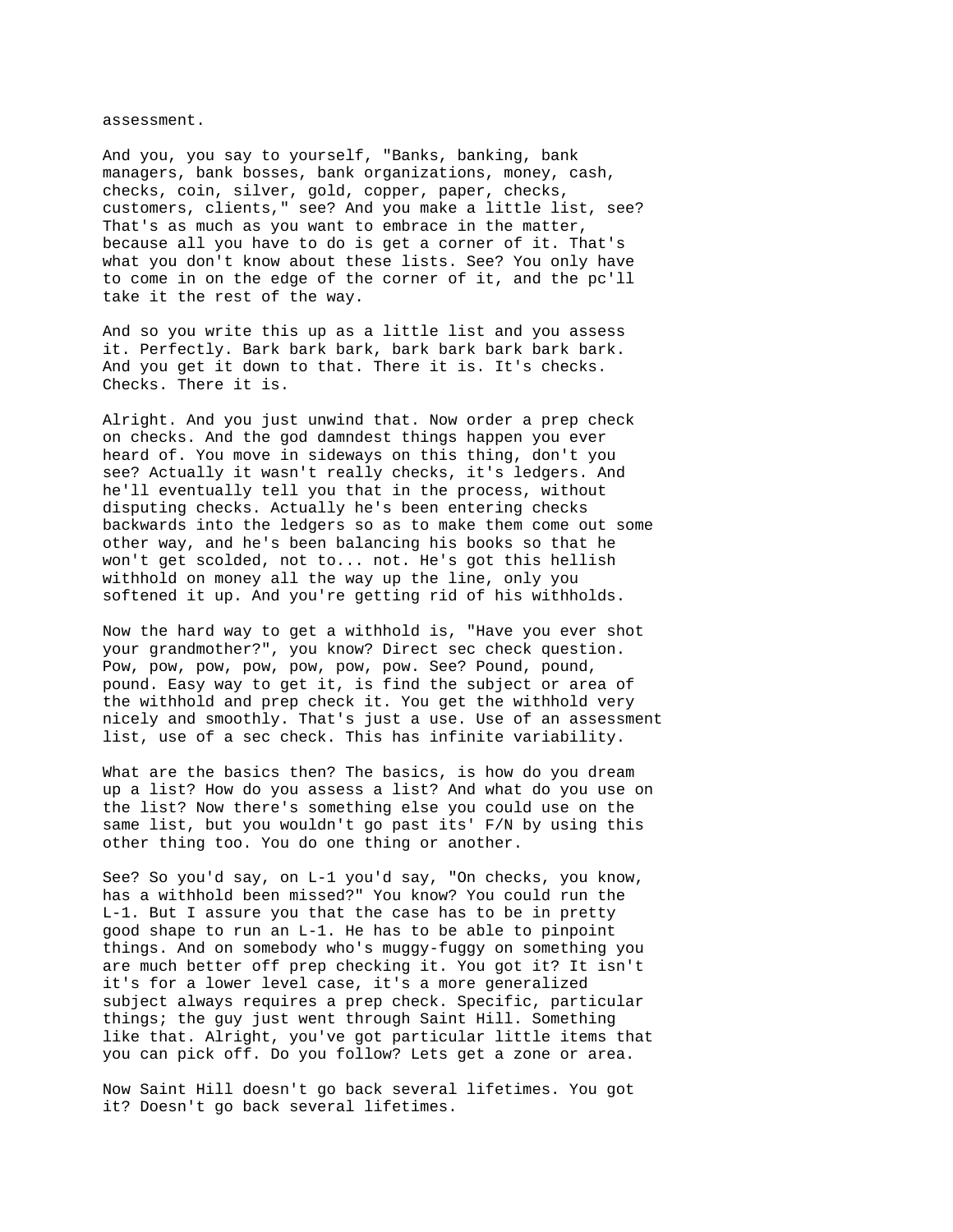It just goes back for a short period. So therefore it's L-1 date. But checks, holy suffering Christy Lord knows where it's gonna go. Do you see? So the more generalized subject or the more generalized or lower grade the case also, that isn't similar, your prep check's best.

Now you can add certain buttons to a prepcheck. Eval, inval. Now if you were to try to do a Joberg, or pull missed withholds on somebody who had a low TA, I can assure you his TA'd go out the bottom because you're overwhelming him. And you also would probably turn on an R/S and then spend a long time trying to pull this R/S on some imagined crime. An R/S does mean a crime, or it can mean an invalidation. It could mean one of two things. Also, dangerously, you can clean the R/S off a case and leave the crime sitting there and not now R/Sing. There is two or three instances of this having actually occurred. It's very hard to find an actual live, thief, criminal-type crime, don't you see? You know, somebody who actually took the loot. And then you find out later he did take the loot, and somebody had cleaned, cleaned the R/S off the case with invalidate. But having cleaned the R/S off the case with invalidate, then the case, this person went around and stole a thousand, where before they'd only stolen two hundred, and the money is found on them both times, so there wasn't much excuse. You see, you can clean it off with invalidate and find out it was a crime too.

So somewhere on down the track, to make an R/S, why there is some kind of a crime. It doesn't have to be against the subject or area that you think. But nevertheless, nevertheless, if you start to heavily hammer somebody, and heavily hammer somebody around, you wouldn't be a bit surprised if he had a low TA. Now you, as Class VIII, should simply say, "Low TA? Self invalidation. Low TA? This case is being invalidated. TA sank in the session? PC was invalidated in the session." Got it? "TA was at 2.5 at he session beginning, and sank to 1.2.

Shoot the auditor." You don't need to know what anybody said. You don't need to know a thing. Session wound up at 1.2. What happened? You see, your basics. Your basics. TA sinking is the guy being overwhumped. See? Or, left in the middle of an unfinished cycle of being overwhumDed. Something like that. Don't you see? Which would also be an auditor crime. But let's say they weren't running anything very vital, and they start out at the beginning of the session, TA 2.25. You wind up the session, TA 1.5. Well you don't even have to think.

Your C/S on that; you don't even have to think about it. It is... Write it out. Prep check the last session. Give it to another auditor, have the auditor retrained. You don't even have to think.

Boom. The guy was either invalidated with bad TRs, or he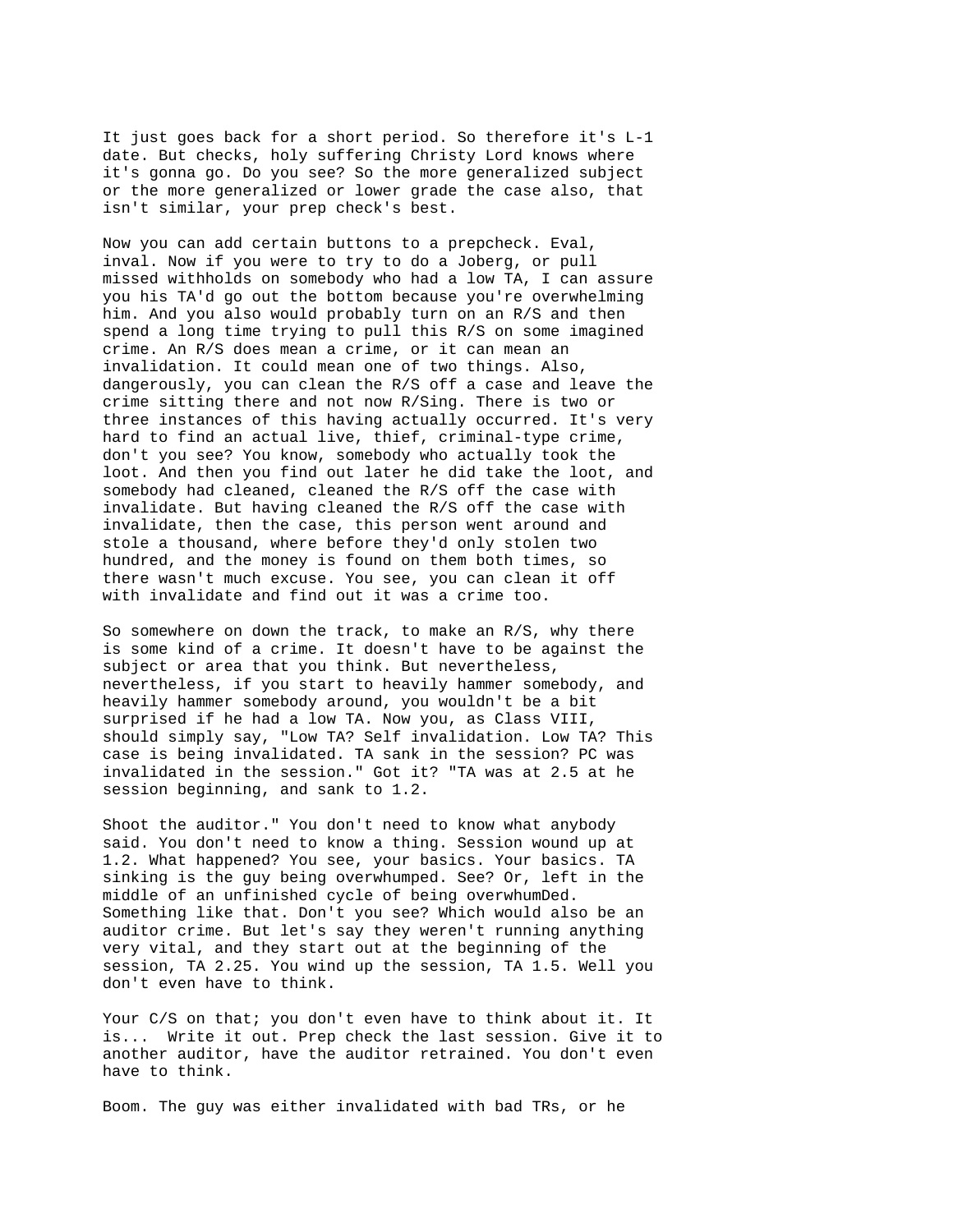was run halfway into something, and not run through it. The session is a false report. An ARC break needle, the idea of GIs being in on it is preposterous. The guy must have been at least propitiative. This is the kind of a grip you've got to have on data. You see the needle going up, see the TA going up, needle goes up, TA goes up, needle goes up, TA goes up, needle goes up, TA goes up. Did you ever notice that the needle goes up before the TA goes up? In the opposite direction? Buuuup. Buuup.

Buuuuup. Zuuup. Zuuun. Zuuup. And the auditor keeps on doing this, boy. Hang him. He doesn't know this datum. He won't believe it. He thinks there's some other reason for it. TA going up is overrun. TA going down is invalidation. (Got it) Make and break, open and short, simple, succinct, sweet. There are no differences. There are no variables to these things.

You can appear to have a variable, because you can run an incident which drives the TA down, but the auditor would have had to have goofed like screaming crazy with his TRs not to have let it run out and come back up to normal range. So he had to find an incident where the TA was down, where the TA would go down, and then only partially handle this, goof it up in some fashion or another, and then falsify his report to leave the TA down. See, it had to be a combination of things would happen. But you say, "Well, alright." Because this excuse will be given to you. "Oh, I don't know." Yeah, well yeah. "You see, we were running an incident on his mother. And whenever we mentioned his mother his TA goes down." "Well that may be so", would be a response. "But why aren't your TRs adequate to run the incident all the way through, instead of leaving it parked halfway through? Why didn't you ask for an earlier, similar mother?" (laughter)

In any event, it's a hell of a flunk. End of session, TA 1.85, PC laughing, GIs in. It's either a false auditing report or the TRs were madly out, or the pcs anchor points were being pushed in two feet back of his head. Do you understand?

Now when you get the next session you can do a lot with the session. You can put in the Ruds in or during or before that session, you can prepcheck that session, you can do an L-1 on that session, you can do a lot of things with it. Those are the principle things you would do, just the ones I gave you. And in the next session it will emerge what did happen. You don't have to worry about what happened, you just know something wild happened. And now if you're interested, if you're that interested in grooving in an auditor, you can look at the next session, which is run by another auditor, and find out what the hell happened to that auditor, and what should he have straightened out. Because he certainly needs something straightened out. So that all non-standard results are departures from basics. All non-standard results are the departures from basics.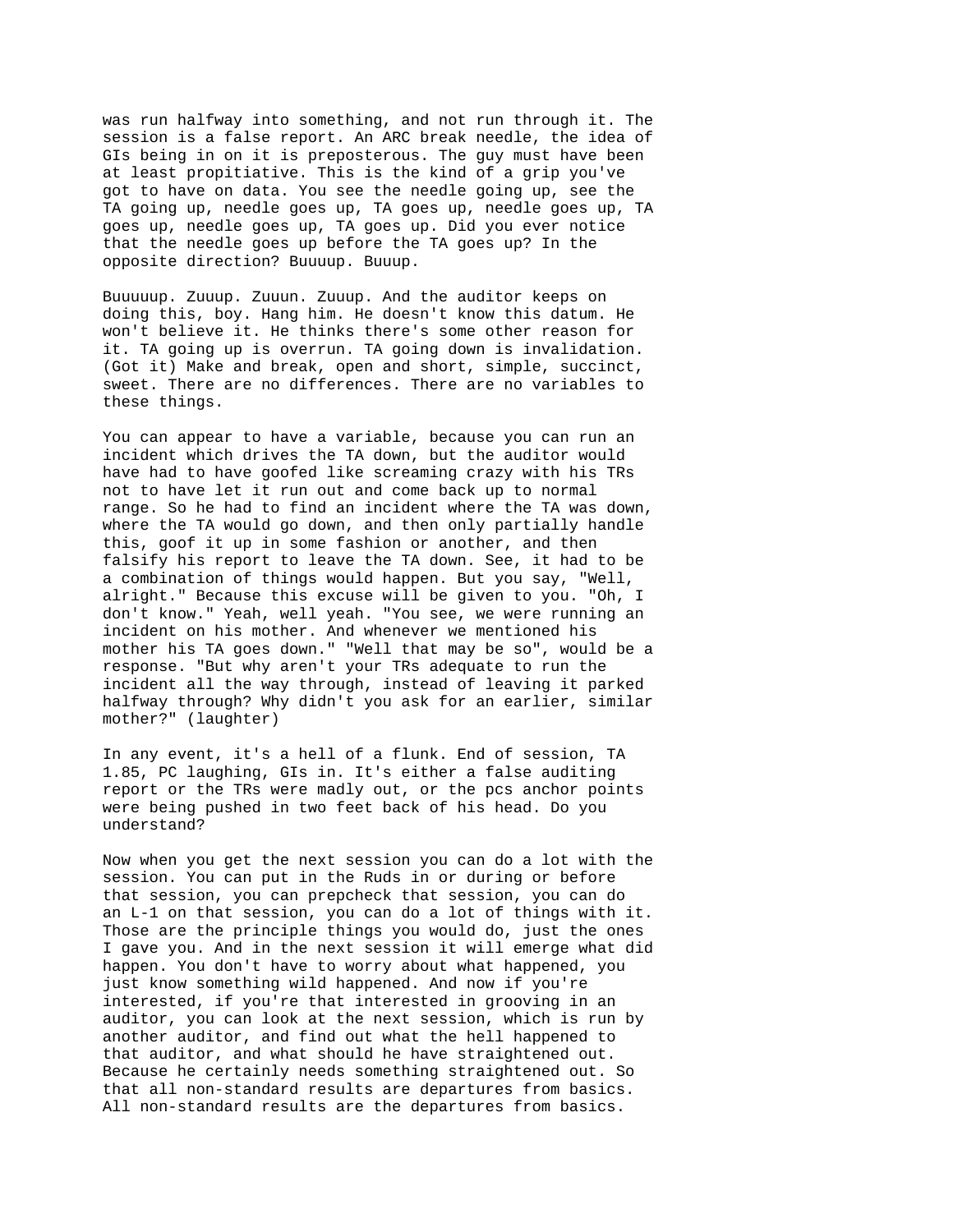And that is the moral of my little story.

Now either the guy had his basics, the auditor had his basics, he studied his basics, somebody moved in on him sideways, contradicted the basic, he found some other data, and so forth.

Now he at that moment got a departure from standard results. And that departure stemmed immediately from having been moved off his basics. Right?

So, then all non-standard results stem from contradiction or misunderstoods or messed up basics. And it never, never, never, stems from the individual not having been super airy-fairy in the seventh gallery. "You see he really didn't have the talent for auditing. You see, his father was a clergyman, and his basic training was the challenge. And that is why we have not been able to make an auditor out of him." If I had a academy D of T telling me that I would take out a little imaginary violin I carry in my pocket, tuck it under my chin, take the little bow, and I would play the little song, "It may be so, we do not know, your story sounds so queer. We hate like hell to doubt your word," and finish it off yourself. He isn't teaching his students basics. He hasn't said to George Aloicious Gulch, "Your TR 1 is just about the most stinking TR 1 I have ever seen, and I want you to improve it." No, he's told him, "You see the expression which you use is very important. And when you are sitting down looking at the PC, be very careful of your expression during TR 1, because the expression is very important." That isn't what's important about TR 1. And TR 1 doesn't take anything in it about expression.

TR 1 says TR 1, doesn't it? And that's all it says, and that's all he's supposed to do. And how he does it is his business. You got the basic. You got the basic of TR 1, you got the basic of TR 1. That's what's your supposed to do with TR 1. Alright, you can do TR1 or you can't do TR 1. Period.

Now somebody comes in sideways and says, "The color of your eyes have a great deal to do...

I knew a hypnotist one time that says, "I always handle my patients... " I bet they were, too. "I always handle my patients on the basis of, I say there is something you do not like about me, what is it?" Can you imagine the fellows' social approach, going around in the neighborhood.

Anybody he meets he looks at them, shakes them by the hand, and says, "There is something you don't like about me. What is it?" Well you know, sooner or later that might become TR 1.

That's how far a basic can go out. Do you see?

I one time... The best TRs I ever turned out in a group of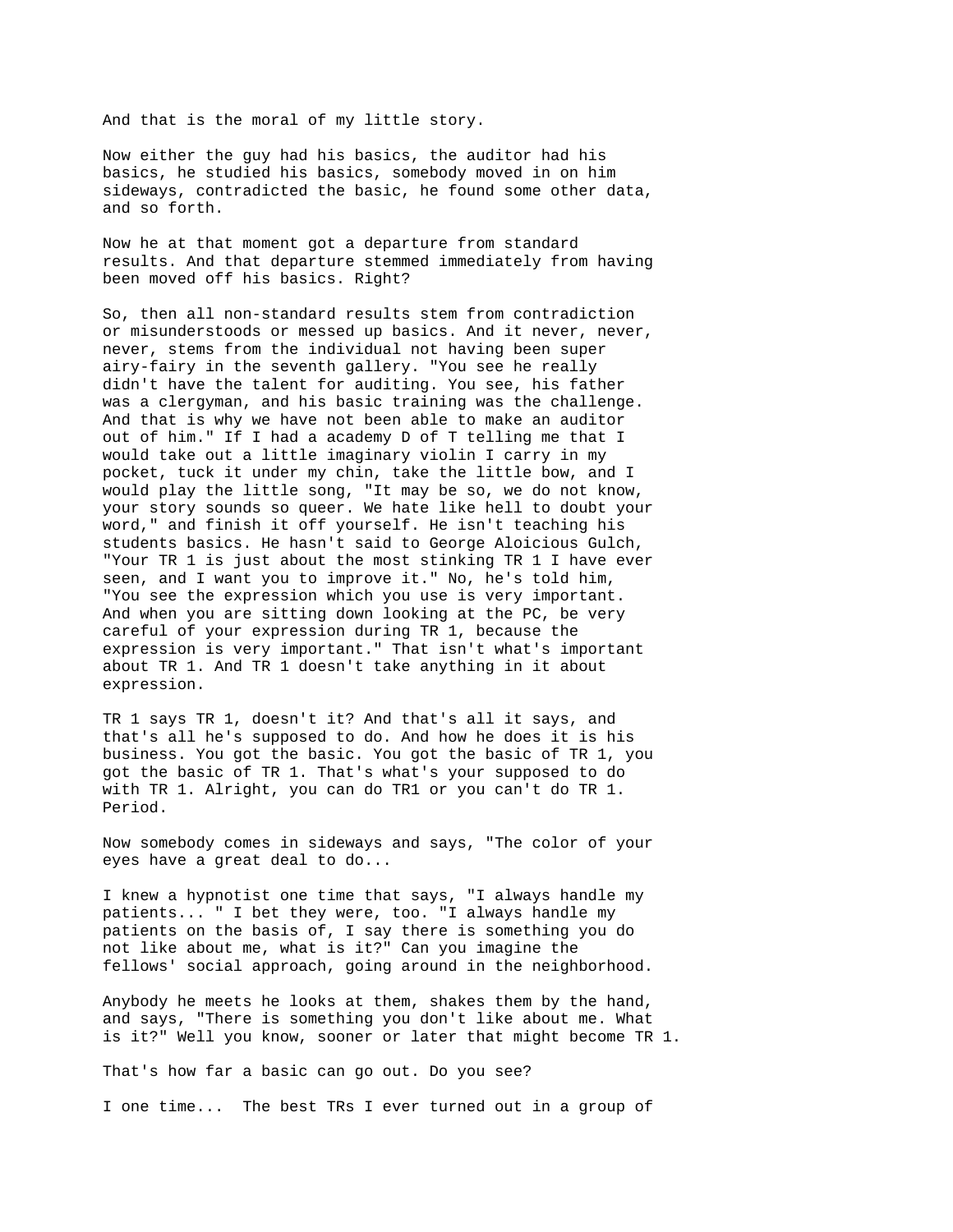auditors was every time an auditor asked a question about a TR he was read the TR. Now that might have cut his comm, and it might have ARC broken him, or it might have this, or it might have that, but you know they all wound up with terrific TRs. Every time he said, "Well now, in TR 1 does one hold one's little pinky up, or,... ", so forth. And all the supervisor was permitted to do was to pick up the sheet of TR 1 and read it. Now he could also have said, more delicately, "Is there anything you don't understand about this, bud? Something you don't dig about this. What was it?"

"Well, yeah. Why do they have that date at the top?" You know, something like that. Clear it up. See? But what is it he doesn't understand about it? Not clarifying evaluating on it. Do you understand? It's that level of simplicity the basic is out. It isn't because this fellow doesn't know a hundred and fifty thousand processes. It's because he hasn't got enough sense not to ask a process when he should be letting the PC itsa.

The simplicity you are finding right at this line, right at this time, the simplicity is fantastic. I'm sure that you are getting your hands on. Some of you still perhaps a little nervous, the finger shakes a little bit. The pencil I noticed quivers slightly on the page here and there. But these are the things which have been out in this particular unit. It isn't what would be out in another unit.

But they'd be things comparable to this. These are the things which have been out. There aren't any airyfairy things. Your comprehension of this, that and the other thing is great. Assessing.

You should have learned that in the academy. You've got your cast iron nerves not knowing how to assess. It's EM 24 of the E-meter book. It hasn't changed for years. How to run an engram. R3R wrapped up engram running for all time. There hasn't been any shift of any kind in R3R. Engram running, engram running by chains, there hasn't been any shift in it, no change in it for years and years and years. Anybody whose been through a Dianetic course and has gotten himself a piece of data that is cock-eyed or upside down, or somebody told him, "We don't do that anymore." If somebody said we don't do that anymore he would fix it up so that you really couldn't shoot anybody up through OT8. That's for sure. He would be stopped.

So. Guy's got... I don't know how the hell you'd ever heal anybody. How would you ever make anybody well if you couldn't run an engram by chains? I don't know how you have.

Alright, so therefore I can tell you positively that not knowing this cold, then this is what's happened. You've cleaned up Filches lumbosis on Tuesday, and he's had it back again on Thursday. And you have been damn puzzled. Well if you go on keying out this lumbosis it's just a key out. Lumbosis is just sitting there. All you've done is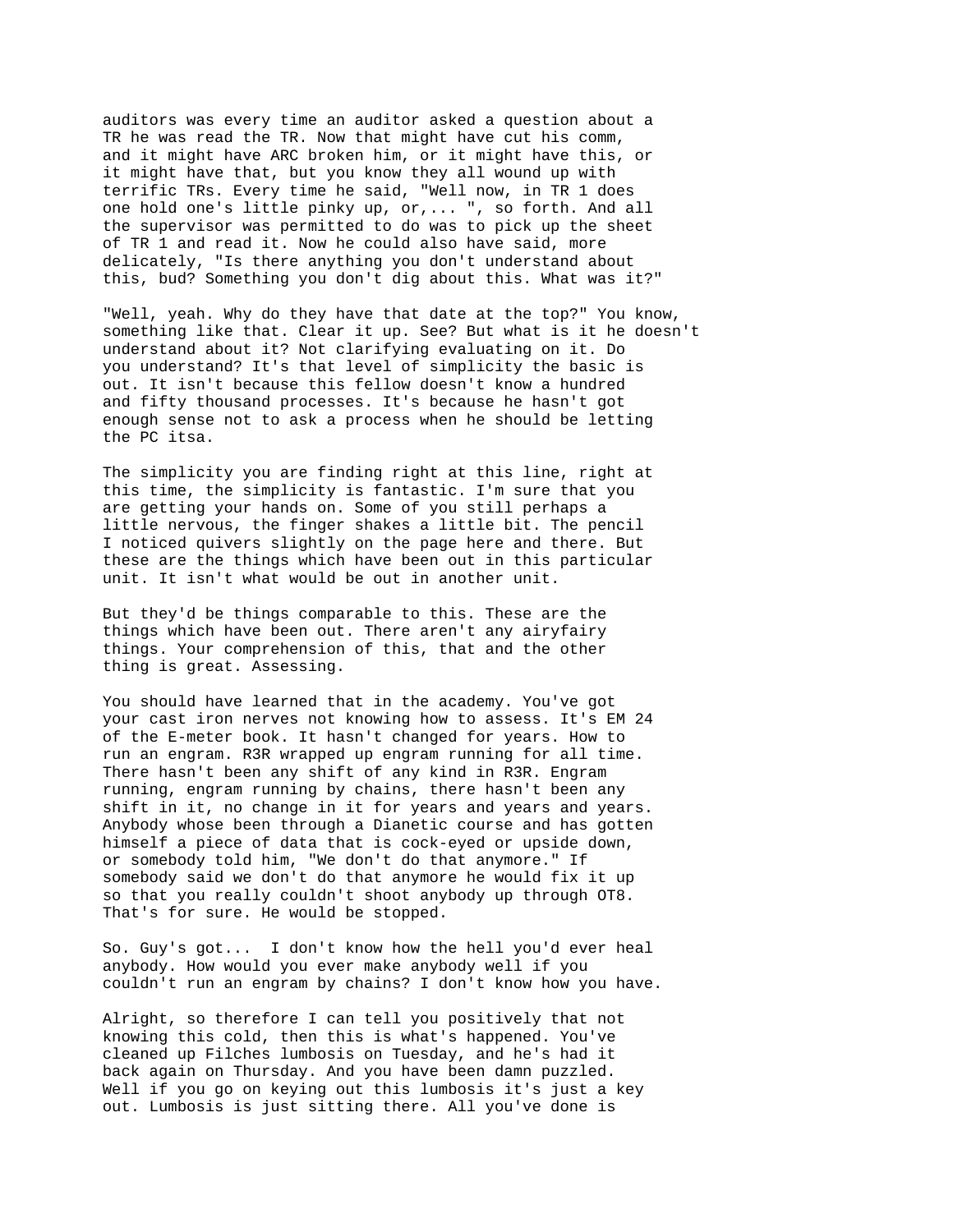shift his attention. You have improved it to some degree. It might never come back again. It might come back again while he's walking to the examiner. But all you've done with this lumbosis is to key it out.

So what's a key out? You have to know what that is. Any time you just key something out you pays your money and you takes your chance, boy. It's liable to be back in the next minute, it's liable not to be back for a hundred years. But it'll be back. Why? Because the basic impulse to manufacture the picture is still there. And at the least whiff, this guy's gonna make the picture all over again. Because you haven't hit it. It's something he won't confront. He hasn't owned it. He got rid of it. And you're sort of parking dirty laundry over in the corner to be picked up some day. And some day he's gonna run something and all the dirty laundry will disappear, as he goes up through the OT chains. See? But, nevertheless, this guy comes in with lumbosis, you say, "Good. Who in your family had lumbosis?" "Well, you see, that's an interesting question. Who the hell did have it? Oh my god, my uncle Timothy." "Do you remember a time with your uncle Timothy complaining about lumbosis?" "Ha ha. Yep. Oop. What the hell? My lumbosis disappeared." You say, "Good. That's it." But hold your breath, boy. If you were to say just one more sentence, or send them to an examiner who is a complete, knuckle-headed idiot. And the examiner knows the guy's an idiot. And he comes up, and the examiner says to him, "Ha ha ha ha ha, how are you, Zilch? Ha ha ha ha, how are you? How's your Lumbosis, Zilch? Ha ha ha ha. God almighty, Jesus Christ!".

That's why you've got to shoot examiners who do anything but shell out a piece of paper. As a matter of fact, it's probably the safest system, is to have a booth with nobody in it. Examiners can evaluate with a look, you know? "You again." You know, that sort of a "What the hell is wrong with you?", sort of a look. You know? Maybe the guy's just got a headache or something, "Aaiuh?" Guy says, "What the hell. I must look like him." You got it? Alright. Now that's a very slippery straight wire wing bing, wow wow technique that I just gave you there. It's as old as 1950, and it works like a bomb on an awful lot of cases. I have seen, I have seen an entire scaled face, completely scaled and scabbed, go completely clean and clear in some two or three minutes. It's impossible! Yet it happens. Key out. Bong. Gone. But when is it going to come back?

Now, we run engrams by chains. Rat tat tat ta bow, ta boo bow, de de dee... Actually, if any guy's chronically ill, any engram chain you find, or any, really any secondary chain you'll find on a girl, or something like that, has got the illness on it. You don't have to say, "Let's see. What engram chain would I find to find a leg injury? I think we had better run a leg injury chain." Bull! You're liable to get him into the wrong chain. You just run the most available chain of engrams, and of course he is stuck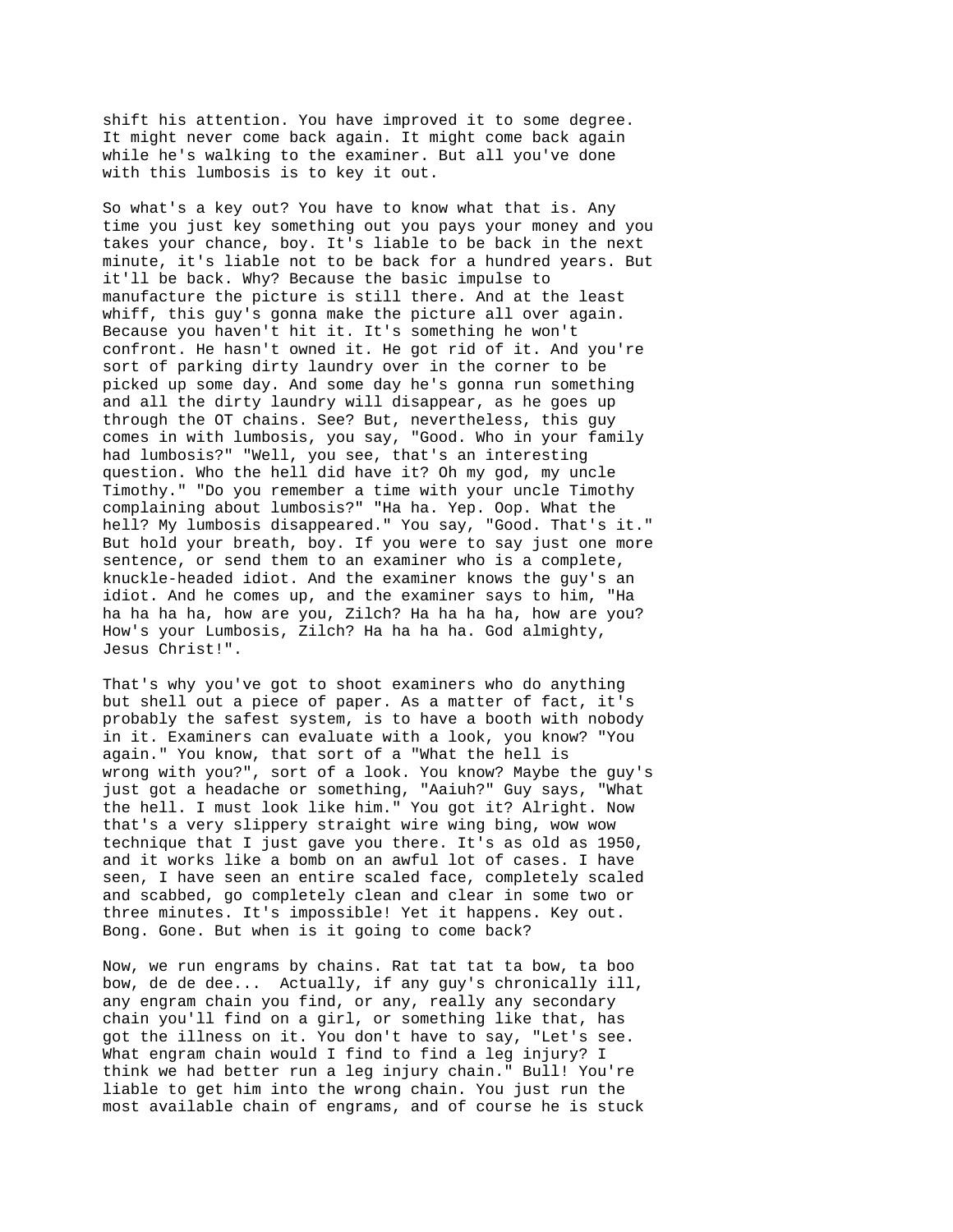in the most available chain of engrams. And if you know your basics, the engram he is stuck in is the engram he is in, which is the engram which is giving him the trouble he's having, naturally. So if you look any place for the engram, than the available engram that he's in, you're gonna run out something else. And now he's got lumbosis and trumbosis, and pneumonia into the bargain. So it's always the most available secondary, the most available engram. This guy has a tough time in life, you're gonna run secondaries. This guy is angry a lot of the time, you're gonna run secondaries. That's the most available thing. But, you just run the engram chain.

Now he can walk up to the examiner ... ... "What the hell happened?", he says. "It all disappeared. It blew. Something, pft. It blew. Hey. Pain in my back's gone. Hey what do you know? Where the hell's my arthritis? Yeah, gone. Hey!" Wowing See?

Now he walks out to the examiner, and the examiner says, "Oh yeah, Joe. Ha ha had your lumbosis! ", and so forth. And he says, "How's yours? Ha ha ha." and walks out.

Now you've erased the impulse to make the chain of lumbosis, by erasing the engram that the impulse was making. And it ain't never gonna come back no more. He can get sick from something else. Do you follow? So I can tell you very definitely. The PC whose mannerisms do not change has never had an engram chain run on him. Well his mannerisms come from the engram chain he's sitting in.

So I watch these PCs that always go ck, ck, ck. And I see them four years later, they've been audited eighteen thousand hours in some place or another, and they go ck, ck, ck. And it made a big mystery for me. I wondered what in the name of god is this all about? And then I find out that people have been saying for some years, "Oh, engram by chains? Ha ha. A person who does that is sort of squirrely. We don't do that anymore."

You get the difference between a release? Release is, he's not going to do it now. It's out. But the basic guts of the thing is what you erase, man. And an erasure is an erasure. Somebody the other day in this unit, obviously didn't know what the hell it is I'm talking about right now, even though it was on an earlier lecture, because he said after he erased the damndest series of engrams in the PC, then he wrote on his report, "He sure looked keyed out." Oh. That's pathetic. You might not get the joke. But if he'd erased the engrams he couldn't be keyed out, because there was nothing left to key out. And there's nothing left to key in, so why would you say he looked keyed out? Do you follow?

And of course, the understanding of the mechanism of clearing and other such mechanisms, must be very, very poor. The mechanism of clearing is simply that when you've erased the basic the guy realizes he's mocking it all up,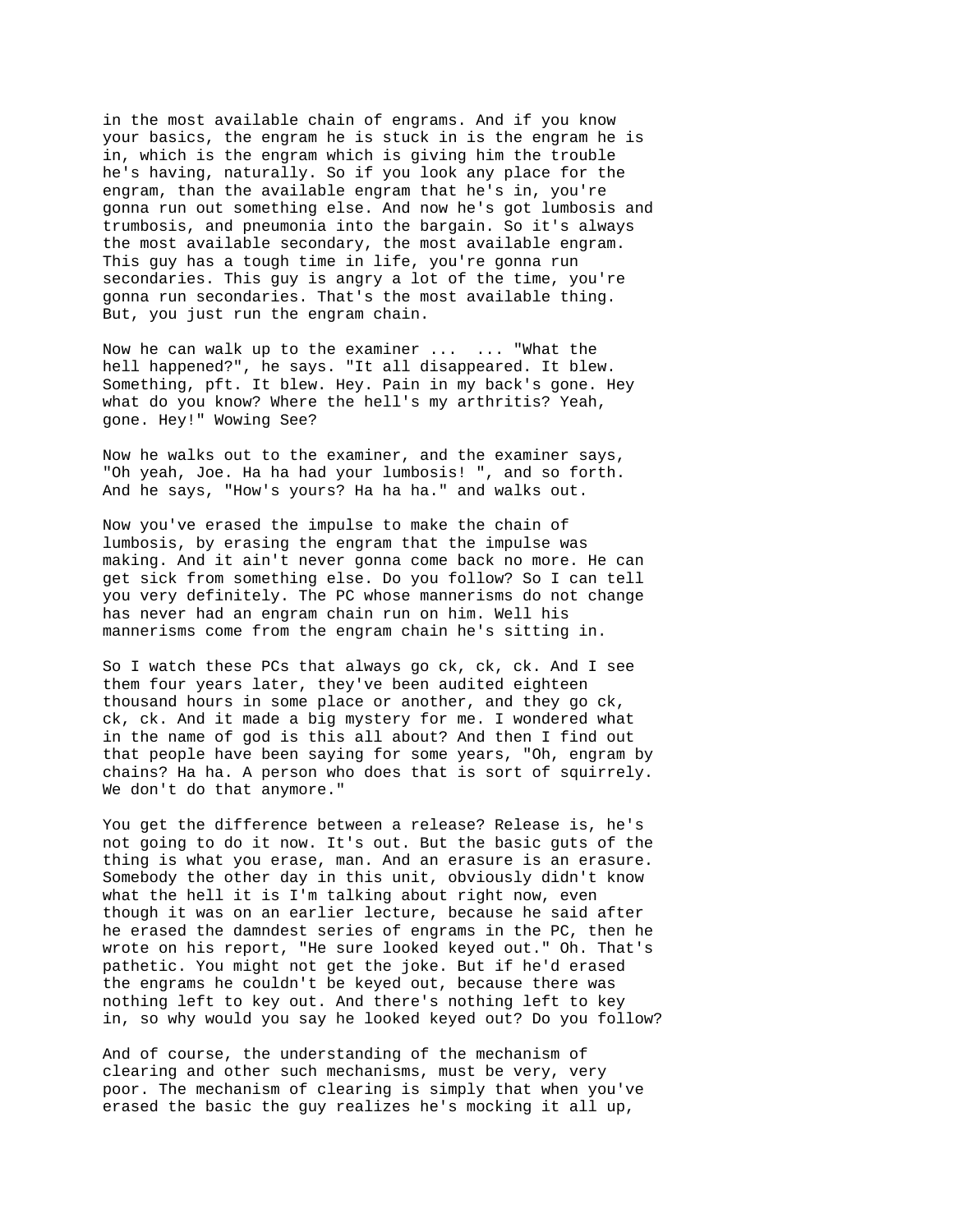then he doesn't mock up any more of those things which he knew he was mocking up. It's a horrible shock to him to find out a little bit later that he's got some pieces of him parked over there that he didn't know, and he'd disowned, and he didn't have anything to do with anymore, ha ha. He blows 'em awful fast, but that's what you clean up as you go up from there.

Now a guy at clear, he feels wonderful. Why does he key in? He's still got body thetans, he's still got this and that. So, you take it apart, take it apart, take it apart, take it apart. And, just today in research I was punching around to find out exactly how you restore total recall on the total track, and so forth, which is one of the functions of 8. And found out how you did it, on somebody who didn't know how to do it. Somebody who didn't have it.

"What did you have for breakfast in 1325 B.C.?" Whole track recall, whole track recall. The same reality level as you recall this lifetime. Well, opened the door to that one.

Anyway, now the rest I'd like to tell you here is basics such as how to run an E-meter. People having E-meter trouble. What, anybody's got nerve, having E-meter trouble, not in this line of country, but somebody must have moved it in sideways and invalidated metering, pushed metering around, got to worrying about metering, what's metering, this way and that way. Got to doing' something wrong with a meter, and then didn't, couldn't put it right again. And there was some misunderstood about it. Something like that. But of all things, how to list and null.

That is a killer. Absolute killer if you don't know that. You'd knock a PC flatter 'n a flounder if you don't know how to list and null exactly right. It's an exact precision drill. You could make mistakes in assessments, or from prepared list, in prepchecks; you can make all kinds of mistakes. Don't you ever dare make a mistake in listing and nulling. And therefore you don't often order them.

I look through a few folders, it's pathetic. S and D. S and D. S and D. Remedy B. remedy B. Have an S and D an S and D and an S and D. Have a W. S and U-type S and D. Ah, bull. It's a risky action. And you only do it when you've really got it set up straight and right.

I was horrified the other day. I had not; I had ordered specifically itsa on the green form. A whole itsa on the green form. Only itsa, similar itsa on the green form. Guy got to environment and did S and D. He did a remedy B. rather. He did an environmental remedy B. If I'd wanted an environmental remedy B at that point I would have said so as C/S, pow. And you know why I didn't say so? It was because that damnea review folder was about a half foot thick with them. We didn't need any more lists on this case, thank you. So it was itsa, earlier similar itsa.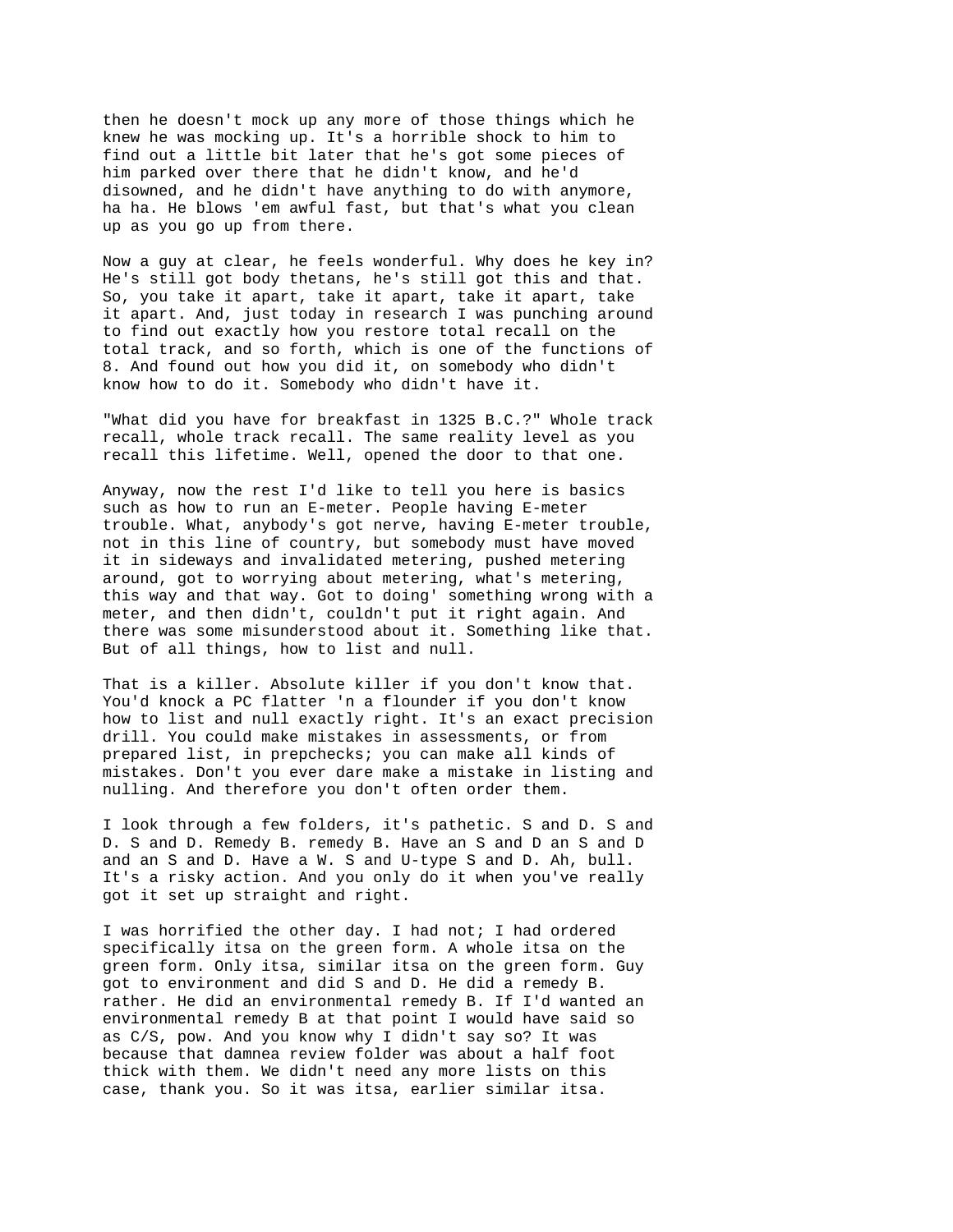I ought to give you a drill some time. It's a drill you can give somebody. "Run this whole damn case with a list 1 itsa, similar itsa, with no subject. Run the whole case with a list 1, itsa, similar itsa, earlier itsa, with no subject, to F/N." This is an elementary drill. That'd make a citizen out of him.

Now you want to know how to run a green form? How do you run a green form? How do you phrase the phrases of the Preen form? Oh, bull. I'm not trying to make a player piano out of you. The green form contains a whole lot of subject matter. And you could do it all with itsa, earlier similar itsa. The whole green form.

Your TRs, somebody had disturbed your TRs one way or the other to a point where you were contradicted and upset about them, and so forth. And how to really get in Ruds. That, nobody had ever learned. Nor the consequences of auditing with Ruds out. And I find with horror that you've been doing solo auditing with your Ruds out. I don't know how the hell you ever made it.

And oddly enough, what the mind consists of. Exactly what is in the mind. What is this thing called the mind? It's such an elementary gimmick that not to understand it is something like, "Explain to me the sidewalk." It' s very elementary. There isn't very much in the mind. But a guy is thinking about the mind with a mind, and as he can make many complexities on the subject. And man has managed to, for all the trillenia. And the reason he has made these mistakes the whole trillenia is simply that a mind is a mind, and people have made a lot of business out of mucking up minds. And it seems to be the one thing that you can muck up.

And they apparently could get further for their own purposes mucking up minds, they thought, until somebody got around to mucking up their mind. They're not good at straightening up minds, and nobody ever issued anybody an instruction manual with the mind. And nobody ever issued an instruction manual with a body, so that one is prone to make mistakes. But these things were not understood.

And just to give you, just a little rundown of the various things. How to run engrams and secondaries, how to run an E-meter, how to do assessment, how to list and null, TRs, how to really get in the Ruds, and what the mind consists of. Those are the outnesses in this unit. Now there isn't a single damned, airy-fairy anything anywhere there, is there? So you had to know that you had once known it, and had to get it cleaned up, and had to get your misunderstood and contradiction straightened out, so that you could get it in and play it on the piano. And you obviously are playing it on the piano, and this lecture you'll probably all be thumbs again.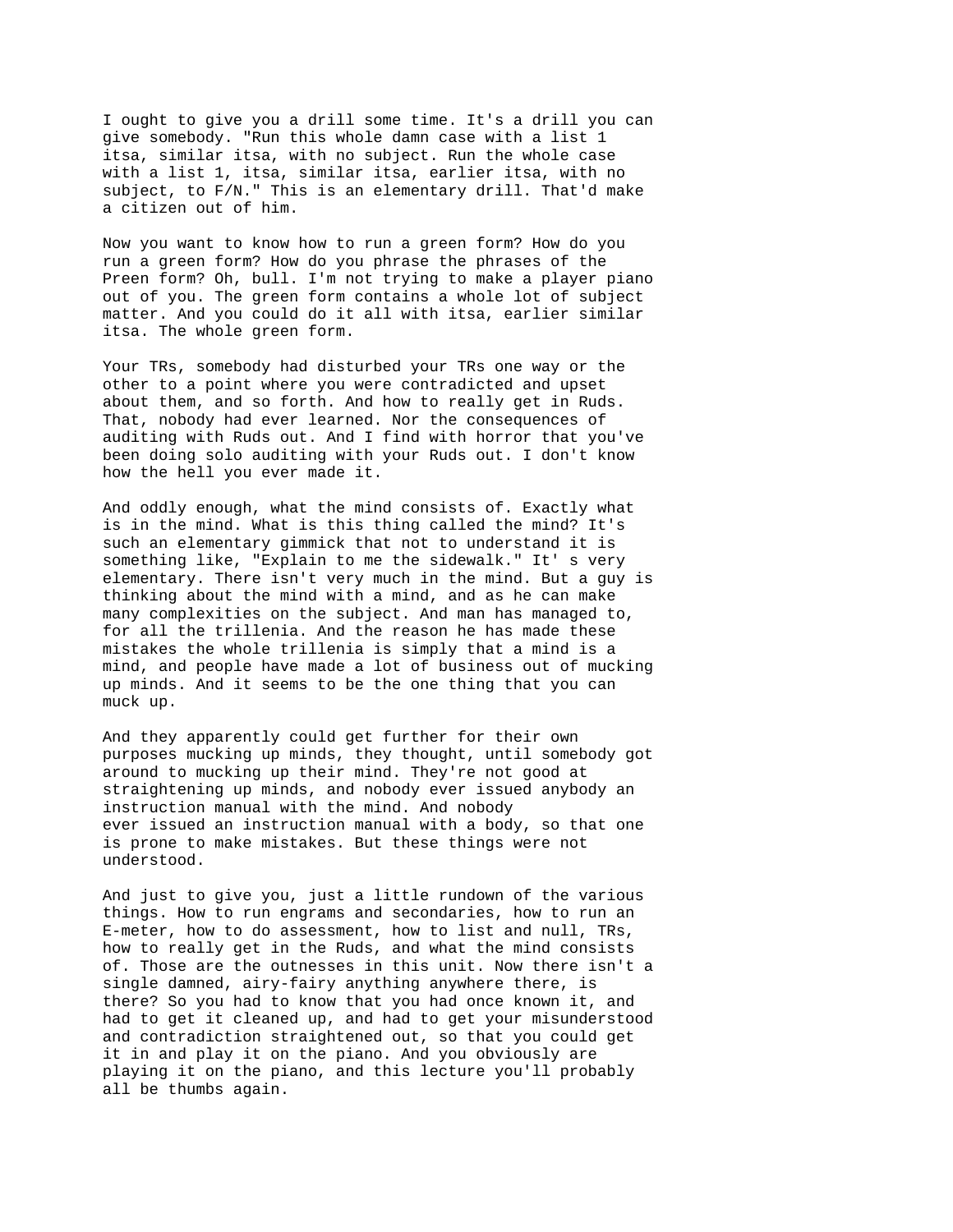The main trouble with C/Sing so far has been C/Sing from stuck opinions, and wishing off one's own case on somebody else. "Well I think this PC must have a lot of trouble with train accidents." You look back in the guy's folder and he has trouble with train accidents, not the PC.

Now one thing I wish that you would get used to doing, get used to doing, is this is an administrative action, which can be done by a C/S, or it can be done by an auditor, or it can be done in a Qual or in a tech division. But whoever does it, it should be done. And if it isn't done somebody damn well should do it. And that is, keep a tally of all of the C/S actions taken and executed in the beginning of a folder over on the left hand sheet, so that you know everything that's been done. Now this can get pretty damn corny. C/S is in order; "Fly each rud to F/N." Somebody did it the other day, took a break for supper, and came back and flew his rud to F/N, and it shot the TA up to 4.25. So it can be forgotten within half an hour. Well think of what happens if it's left for six months. Somebody's had a valence shifter. Well it should be over there. He's had that. You try to give him another one and you've had it. He's had his S and Ds. He's had an S and D-U, he's had an S and D this. You can look it over and you can see what S and D he hasn't had. You could give him that one. Do you follow? So it's a highly precise action.

If you don't want to overrun cases, why you don't run things on them again that have been run, so some kind of a tally of what has been run on a case should be placed in the folder, very visible, and should be kept up to date as fast as it is run. Shouldn't be left behind. And that way it'll keep him from making mistakes.

See there were two instances, two cases smashed up, not here, but two cases were smashed up very badly, because when the session was finished the auditor didn't note down anything on he completed those actions on review tallies. And he came right back to session and did them again. Complete idiot. Wrecked the cases. Smashed 'em, boy.

Alright. So, the general point which I've been trying to drive home, which I think anyone whose been at this any length of time at all is getting wise to, is he doesn't have to know a hundred thousand combinations of something. He only has to know what he knows very well, and the basic elements with which he is dealing must be tightly grasped and used. And there aren't a whole bunch of variables that run in from the side.

There is no... This game has narrowed down to where you all of a sudden don't get a new rule for the game every time you try to play it. You're playing cards, the fellow says, "Oh, red cards. They're not valid now." You've just gotten yourself fifteen red cards. It's not that kind of a game you're playing. These things are stable, and if you don't believe they are stable, why look around at the results you